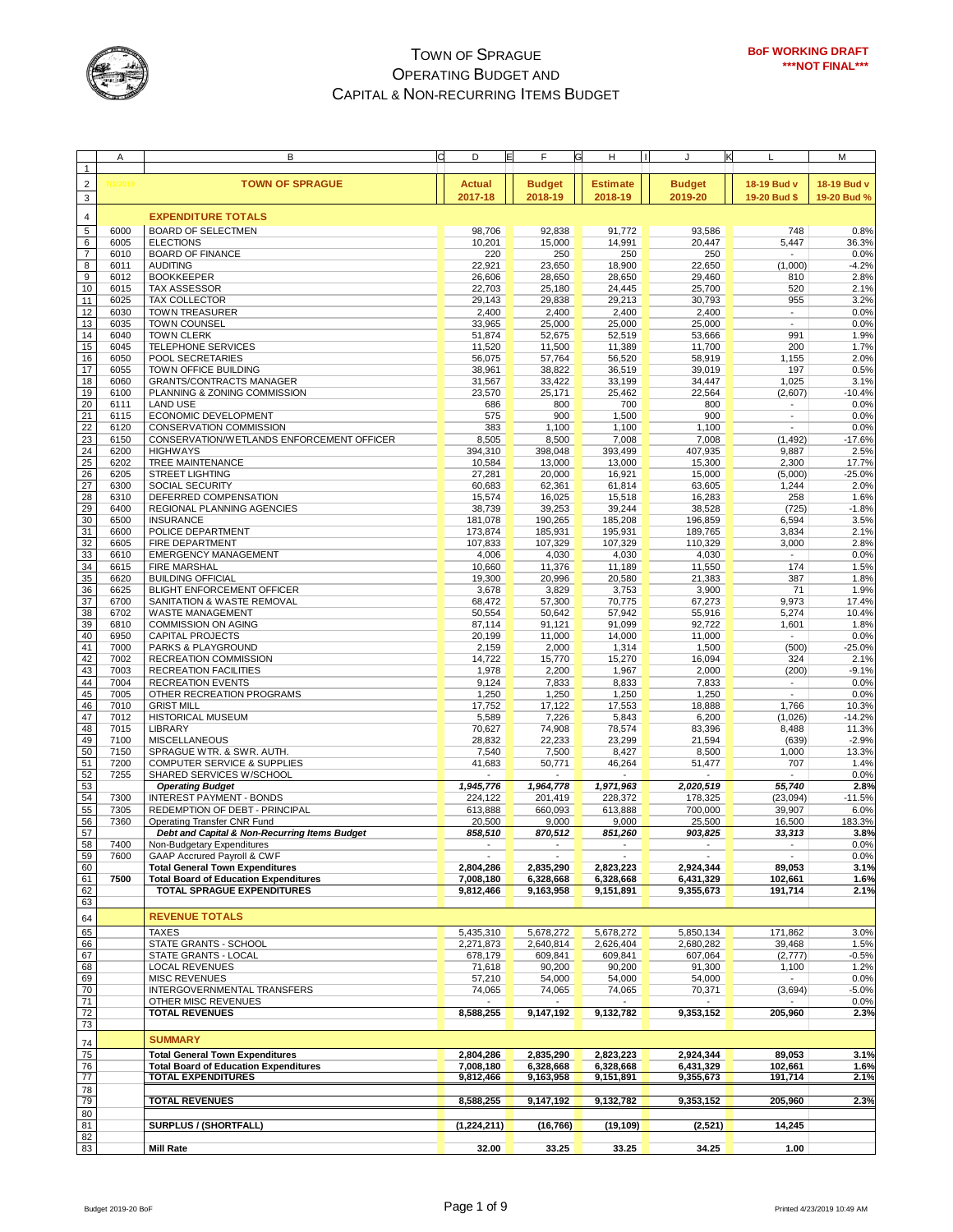

|             | Α                            | В                                                                                         | D                        | E | F                                                    | н<br>$\mathbf{I}$                                    | J                                                    |                          | M                |
|-------------|------------------------------|-------------------------------------------------------------------------------------------|--------------------------|---|------------------------------------------------------|------------------------------------------------------|------------------------------------------------------|--------------------------|------------------|
| $\mathsf 3$ |                              |                                                                                           | 2017-18                  |   | 2018-19                                              | 2018-19                                              | 2019-20                                              | 19-20 Bud \$             | 19-20 Bud %      |
|             |                              |                                                                                           |                          |   |                                                      |                                                      |                                                      |                          |                  |
| 84          |                              | <b>CAPITAL &amp; NON-RECURRING</b>                                                        |                          |   |                                                      |                                                      |                                                      |                          |                  |
| 85          | Source                       | <b>CNR REVENUES</b>                                                                       |                          |   |                                                      |                                                      |                                                      |                          |                  |
| 86          | Bond10                       | Bond 10 year                                                                              | 200,000                  |   | $\blacksquare$                                       | ÷                                                    | 150,209                                              | 150,209                  | 100.0%           |
| 87<br>88    | Bond15<br>Bond <sub>20</sub> | Bond 15 year<br>Bond 20 year                                                              | 60,088<br>624,000        |   | $\overline{\phantom{a}}$<br>$\overline{\phantom{a}}$ | $\overline{\phantom{a}}$<br>$\overline{\phantom{a}}$ | 10,000<br>934,988                                    | 10,000<br>934,988        | 100.0%<br>100.0% |
| 89          | <b>CNR</b>                   | Capital & Non-Recurring Fund                                                              | $\overline{\phantom{0}}$ |   | ÷,                                                   | ÷,                                                   | $\overline{\phantom{a}}$                             | $\overline{\phantom{a}}$ | 0.0%             |
| 90          | <b>BFD</b>                   | CNR - Baltic Fire Department Reserve Fund                                                 | L,                       |   | ÷,                                                   |                                                      | $\blacksquare$                                       | $\overline{\phantom{a}}$ | 0.0%             |
| 91          | GF                           | General Fund                                                                              | $\overline{\phantom{a}}$ |   | $\overline{\phantom{a}}$                             | $\overline{\phantom{a}}$                             | $\overline{\phantom{a}}$                             | $\overline{\phantom{a}}$ | 0.0%             |
| 92          | <b>LOCIP</b>                 | Local CIP                                                                                 |                          |   | $\overline{\phantom{a}}$                             | $\blacksquare$                                       | $\blacksquare$                                       | $\blacksquare$           | 0.0%             |
| 93          | <b>OSF</b>                   | Openspace Fund                                                                            | 2,000                    |   | $\overline{\phantom{a}}$                             | ÷,                                                   | $\blacksquare$                                       | $\blacksquare$           | 0.0%             |
| 94          | <b>TAR</b>                   | Town Aid for Roads                                                                        | $\overline{\phantom{a}}$ |   | $\overline{\phantom{a}}$                             | $\overline{\phantom{a}}$                             | $\overline{\phantom{a}}$                             | $\blacksquare$           | 0.0%             |
| 95          | FAD                          | <b>Fundraisers and Donations</b>                                                          | 5,000                    |   | $\overline{\phantom{a}}$                             | $\overline{\phantom{a}}$                             |                                                      |                          | 0.0%             |
| 96          | <b>GRANT</b>                 | Grants                                                                                    | 2,261,820                |   | $\sim$                                               | ÷                                                    | 31,155,050                                           | 31,155,050               | 100.0%           |
| 97          | OTH                          | Other                                                                                     |                          |   | $\overline{\phantom{a}}$                             | $\overline{\phantom{a}}$                             |                                                      |                          | 0.0%             |
| 98<br>99    |                              | <b>TOTAL CNR REVENUES</b>                                                                 | 3,152,908                |   | $\sim$                                               | $\blacksquare$                                       | 32,250,247                                           | 32,250,247               | 100.0%           |
| 100         |                              | <b>CNR EXPENDITURES</b>                                                                   |                          |   |                                                      |                                                      |                                                      |                          |                  |
| 101         |                              | Town Roadway Management                                                                   |                          |   |                                                      |                                                      |                                                      |                          |                  |
| 102         | Bond20                       | Roadway Management - Reconstruction                                                       | $\overline{\phantom{a}}$ |   | ÷                                                    | $\overline{\phantom{a}}$                             | 375,000                                              |                          |                  |
| 103         | Bond20                       | Streetlights                                                                              |                          |   |                                                      |                                                      | 190,000                                              |                          |                  |
| 104         | <b>GRANT</b>                 | Roadway Management - Reconstruction                                                       | L,                       |   | $\overline{\phantom{a}}$                             | $\overline{\phantom{a}}$                             |                                                      |                          |                  |
| 105         | Bond10                       | Roadway Management - Chip Seal                                                            |                          |   | $\overline{a}$                                       | $\overline{a}$                                       | $\blacksquare$                                       |                          |                  |
| 106         | Bond10                       | Roadway Management - Ribbon Rail                                                          |                          |   | $\overline{\phantom{a}}$                             | $\overline{\phantom{a}}$                             | $\overline{\phantom{a}}$                             |                          |                  |
| 107         | Bond20                       | Roadway Management - Drainage                                                             | $\overline{\phantom{a}}$ |   | $\overline{\phantom{a}}$                             | $\centerdot$                                         | $\overline{\phantom{a}}$                             |                          |                  |
| 108         |                              |                                                                                           |                          |   |                                                      |                                                      |                                                      |                          |                  |
| 109<br>110  | Bond <sub>20</sub>           | <b>Major Grant Projects</b><br>CDBG Streetscapes and Other Projects                       | ٠                        |   | $\overline{\phantom{a}}$                             | $\overline{\phantom{a}}$                             | $\overline{\phantom{a}}$                             |                          |                  |
| 111         | <b>GRANT</b>                 | <b>CDBG Streetscapes and Other Projects</b>                                               | ٠                        |   | $\overline{a}$                                       |                                                      | $\overline{\phantom{a}}$                             |                          |                  |
| 112         | Bond20                       | CT Main Street/LOTCIP/Tap Set Aside                                                       |                          |   | $\overline{\phantom{a}}$                             | ÷,                                                   | $\overline{\phantom{a}}$                             |                          |                  |
| 113         | <b>GRANT</b>                 | CT Main Street/LOTCIP/Tap Set Aside                                                       | ٠                        |   | $\overline{\phantom{a}}$                             | $\overline{\phantom{a}}$                             | $\overline{\phantom{a}}$                             |                          |                  |
| 114         | Bond20                       | STEAP - * Roads                                                                           |                          |   | $\overline{\phantom{a}}$                             | ÷,                                                   | ÷,                                                   |                          |                  |
| 115         | <b>GRANT</b>                 | STEAP - * Roads                                                                           |                          |   | $\overline{\phantom{a}}$                             |                                                      | $\overline{\phantom{a}}$                             |                          |                  |
| 116         | <b>GRANT</b>                 | Handicap Ramp                                                                             | ٠                        |   | $\overline{\phantom{a}}$                             | $\overline{\phantom{a}}$                             | $\overline{\phantom{a}}$                             |                          |                  |
| 117         | <b>GRANT</b>                 | Hanover Reservoir Dredging and Dam Repair                                                 | $\overline{\phantom{a}}$ |   | $\overline{\phantom{a}}$                             | $\overline{\phantom{a}}$                             |                                                      |                          |                  |
| 118         | Bond10                       | Hanover Reservoir Dredging and Dam Repair                                                 |                          |   | $\overline{\phantom{a}}$                             | ÷,                                                   | 20.000                                               |                          |                  |
| 119         | Bond20                       | Dam Removal                                                                               | -                        |   | $\overline{\phantom{a}}$                             | $\overline{\phantom{a}}$                             | 5,000                                                |                          |                  |
| 120<br>121  | Bond20                       | <b>Fish Ladder</b>                                                                        |                          |   | $\overline{\phantom{a}}$<br>$\overline{\phantom{a}}$ | $\overline{\phantom{a}}$                             | 64,000                                               |                          |                  |
| 122         | <b>GRANT</b>                 | Shetucket River Walkway                                                                   | $\overline{\phantom{0}}$ |   |                                                      |                                                      | 400,000                                              |                          |                  |
| 123         |                              | <b>Town Facilities</b>                                                                    |                          |   |                                                      |                                                      |                                                      |                          |                  |
| 124         | CASH                         | Office Furniture                                                                          | $\overline{\phantom{a}}$ |   | ÷                                                    | $\sim$                                               | $\overline{\phantom{a}}$                             |                          |                  |
| 125         | CASH                         | <b>Office Filing Cabinets</b>                                                             |                          |   | ٠                                                    | $\overline{\phantom{a}}$                             | $\overline{\phantom{a}}$                             |                          |                  |
| 126         | Bond10                       | Carpeting                                                                                 | $\overline{\phantom{a}}$ |   | $\blacksquare$                                       | $\overline{\phantom{a}}$                             | $\overline{\phantom{a}}$                             |                          |                  |
| 127         | Bond20                       | <b>Transfer Station</b>                                                                   | ٠                        |   | ٠                                                    |                                                      | ٠                                                    |                          |                  |
| 128         | CASH                         | Garage                                                                                    |                          |   | $\overline{\phantom{a}}$                             |                                                      | $\overline{\phantom{a}}$                             |                          |                  |
| 129         | Bond20                       | Town Hall Façade                                                                          | $\overline{\phantom{a}}$ |   | $\overline{\phantom{a}}$                             | $\overline{\phantom{a}}$                             | $\overline{\phantom{a}}$                             |                          |                  |
| 130         | CASH                         | Grist Mill Alarm System                                                                   | $\overline{\phantom{a}}$ |   | $\overline{\phantom{a}}$                             | $\overline{a}$                                       |                                                      |                          |                  |
| 131         | Bond10                       | <b>Grist Mill Boiler</b>                                                                  |                          |   |                                                      | ÷,                                                   | 12,640                                               |                          |                  |
| 132<br>133  | <b>FAD</b><br>CASH           | Mill Museum Equipment, Cabinets, & Mannequins<br>Town Facilities Solar Street Lights      | ÷,<br>$\overline{a}$     |   | $\overline{\phantom{a}}$<br>÷,                       | ÷,<br>$\overline{a}$                                 | $\overline{\phantom{a}}$<br>$\blacksquare$           |                          |                  |
| 134         | CASH                         | Copier/Fax/Scanner                                                                        |                          |   |                                                      |                                                      |                                                      |                          |                  |
| 135         | CASH                         | Town Facilities Technology                                                                | ٠                        |   | $\overline{\phantom{a}}$                             | $\overline{\phantom{a}}$                             | 3,000                                                |                          |                  |
| 136         | GF                           | <b>Inventory Management</b>                                                               | ٠                        |   | $\overline{a}$                                       | $\overline{a}$                                       |                                                      |                          |                  |
| 137         | CASH                         | Library Technology                                                                        |                          |   | $\overline{\phantom{a}}$                             | ÷,                                                   | 3,000                                                |                          |                  |
| 138         | CASH                         | <b>Historical Society Technology</b>                                                      | ٠                        |   | $\overline{\phantom{a}}$                             | $\overline{\phantom{a}}$                             | $\overline{\phantom{a}}$                             |                          |                  |
| 139         | CASH                         | Senior Center Technology                                                                  | ÷,                       |   | $\overline{\phantom{a}}$                             | ÷,                                                   | $\blacksquare$                                       |                          |                  |
| 140         | CASH                         | <b>Election Technology</b>                                                                |                          |   | ÷                                                    |                                                      | $\blacksquare$                                       |                          |                  |
| 141<br>142  | CASH<br>CASH                 | <b>Baltic Fire Department Technology</b><br><b>Baltic Fire Department Portable Radios</b> | ۰<br>$\overline{a}$      |   | $\overline{\phantom{a}}$<br>$\overline{\phantom{a}}$ | $\overline{\phantom{a}}$<br>$\overline{\phantom{a}}$ | 1,500                                                |                          |                  |
| 143         | CASH                         | Miscellaneous Tools & Equipment                                                           |                          |   |                                                      |                                                      | 2,000                                                |                          |                  |
| 144         | Bond20                       | Purchase Frazer Property                                                                  |                          |   |                                                      |                                                      | 40,000                                               |                          |                  |
| 145         |                              |                                                                                           |                          |   |                                                      |                                                      |                                                      |                          |                  |
| 146         |                              | Town Reserve Fund Contributions                                                           |                          |   |                                                      |                                                      |                                                      |                          |                  |
| 147         | CASH                         | Transfer to Plan of C & D Reserve                                                         |                          |   | $\overline{\phantom{a}}$                             | $\overline{\phantom{a}}$                             | 3,000                                                |                          |                  |
| 148         | CASH                         | Transfer to Salary 27th Pay Period Reserve                                                | $\overline{a}$           |   |                                                      | ÷,                                                   | 3,000                                                |                          |                  |
| 149         | CASH                         | Transfer to Town Revaluation Reserve                                                      | ٠                        |   | $\sim$                                               | ٠                                                    | 3,000                                                |                          |                  |
| 150<br>151  |                              | Public Works                                                                              |                          |   |                                                      |                                                      |                                                      |                          |                  |
| 152         | CASH                         | Tree Removal and Pruning                                                                  |                          |   |                                                      |                                                      | $\blacksquare$                                       |                          |                  |
| 153         | CASH                         | Tree Replacement                                                                          | ٠                        |   | $\overline{\phantom{a}}$                             | $\overline{\phantom{a}}$                             | $\overline{\phantom{a}}$                             |                          |                  |
| 154         |                              |                                                                                           |                          |   |                                                      |                                                      |                                                      |                          |                  |
| 155         |                              | <b>Public Safety</b>                                                                      |                          |   |                                                      |                                                      |                                                      |                          |                  |
| 156         | Bond15                       | Security Equipment - Cameras at Town Sites                                                | $\overline{\phantom{0}}$ |   | $\overline{\phantom{a}}$                             | $\overline{\phantom{a}}$                             | $\overline{\phantom{a}}$                             |                          |                  |
| 157         | Bond10                       | ATV and Trailer Replacement                                                               | ÷,                       |   | $\overline{\phantom{a}}$                             | ÷,                                                   | $\overline{\phantom{a}}$                             |                          |                  |
| 158         | Bond <sub>10</sub>           | Speed Trailer Replacement                                                                 |                          |   | ٠                                                    |                                                      | $\overline{\phantom{a}}$                             |                          |                  |
| 159         | CASH                         | Handheld GPS Unit                                                                         | -                        |   | $\overline{\phantom{a}}$                             |                                                      | $\overline{\phantom{a}}$                             |                          |                  |
| 160         | CASH                         | Miscellaneous Equipment Finger Print Table, ETC                                           | $\overline{\phantom{a}}$ |   | $\overline{\phantom{a}}$<br>÷                        | $\overline{\phantom{a}}$                             | $\overline{\phantom{a}}$                             |                          |                  |
| 161<br>162  | <b>GRANT</b><br>CASH         | Dry Hydrant                                                                               |                          |   | $\overline{\phantom{a}}$                             |                                                      | $\overline{\phantom{a}}$                             |                          |                  |
| 163         | Bond20                       | <b>Bicycles</b><br>Generators                                                             | ٠                        |   | $\overline{\phantom{a}}$                             | $\overline{\phantom{a}}$                             | 33,988                                               |                          |                  |
| 164         | GRANT                        | Generators                                                                                |                          |   |                                                      | ÷,                                                   | $\overline{\phantom{a}}$                             |                          |                  |
| 165         | Bond20                       | Emergency Management Gator & Trailer                                                      | $\overline{\phantom{0}}$ |   | $\overline{\phantom{a}}$                             | $\overline{\phantom{a}}$                             | $\blacksquare$                                       |                          |                  |
| 166         |                              |                                                                                           |                          |   |                                                      |                                                      |                                                      |                          |                  |
| 167         |                              | Town Parks & Recreation                                                                   |                          |   |                                                      |                                                      |                                                      |                          |                  |
| 168         | OTH                          | Animal Waste Station - River Park                                                         |                          |   |                                                      | $\overline{\phantom{a}}$                             |                                                      |                          |                  |
| 169         | OTH                          | Ash Um                                                                                    | ٠                        |   | $\overline{\phantom{a}}$                             | $\overline{\phantom{a}}$                             | $\overline{\phantom{a}}$                             |                          |                  |
| 170         | OTH                          | <b>Basketball Court Upgrades</b>                                                          |                          |   | $\overline{\phantom{a}}$                             |                                                      | $\overline{\phantom{a}}$                             |                          |                  |
| 171         | OTH                          | <b>Bathroom Facilities (Clivus)</b>                                                       | ٠                        |   | ٠                                                    | $\overline{\phantom{a}}$                             | $\blacksquare$                                       |                          |                  |
| 172<br>173  | OTH<br>OTH                   | Batting Cages - Little League Field<br>Bleachers - Various Locations                      | -                        |   | $\overline{\phantom{a}}$                             | $\overline{\phantom{a}}$                             | $\overline{\phantom{a}}$<br>$\overline{\phantom{a}}$ |                          |                  |
| 174         | OTH                          | Cabin at Land Preserve                                                                    |                          |   |                                                      |                                                      | $\blacksquare$                                       |                          |                  |
| 175         | OTH                          | Community Gardens - Various Locations                                                     |                          |   |                                                      |                                                      | $\overline{\phantom{a}}$                             |                          |                  |
| 176         | OTH                          | Electronic Scoreboards - Recreation Fields                                                | $\overline{\phantom{a}}$ |   | $\overline{\phantom{a}}$                             | $\overline{\phantom{a}}$                             | $\overline{\phantom{a}}$                             |                          |                  |
| 177         | OTH                          | Farmland Preservation                                                                     | $\overline{\phantom{a}}$ |   | ÷                                                    |                                                      |                                                      |                          |                  |

 $\overline{\phantom{a}}$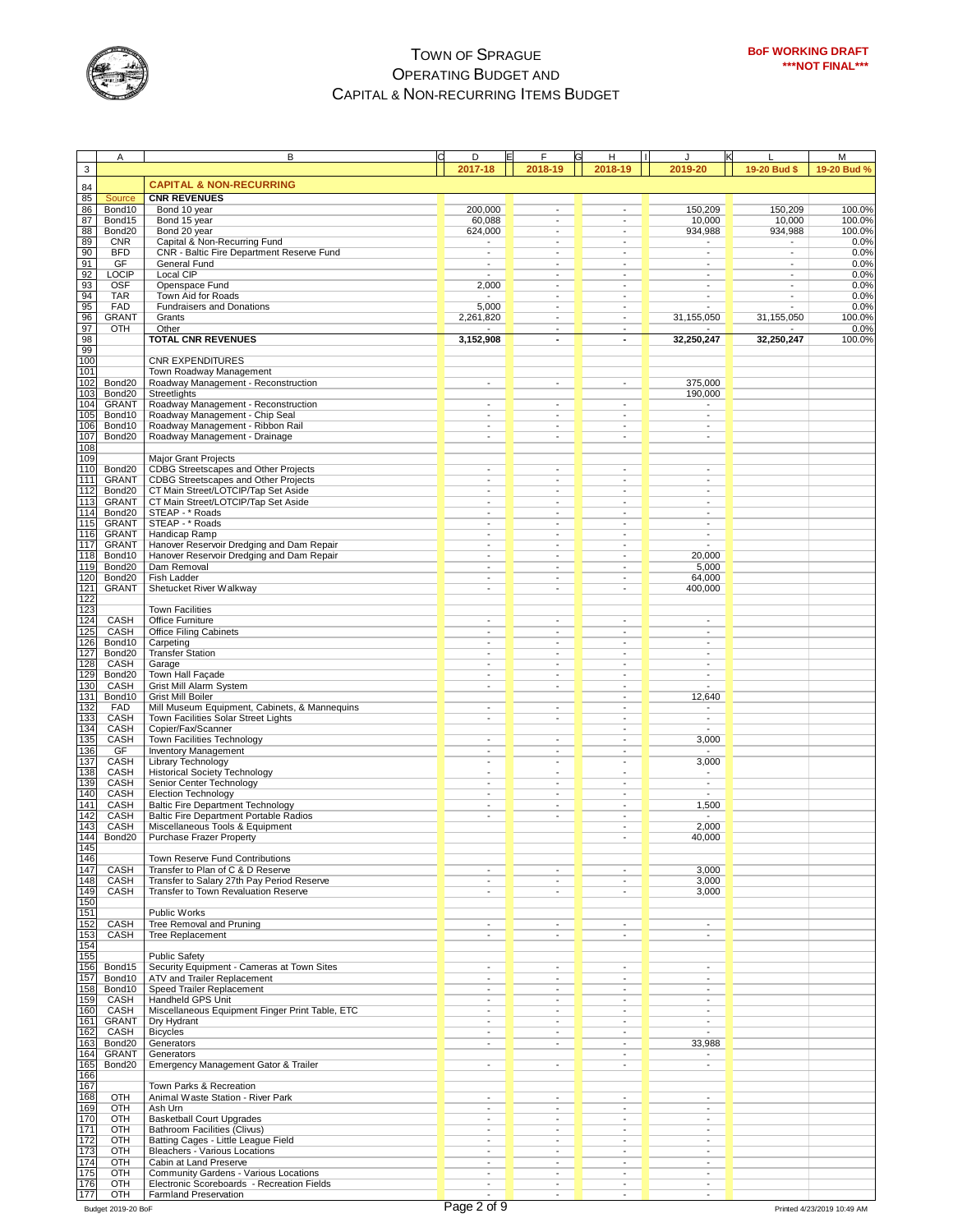

|                                        | Α                     | B                                                                   | D                                                    | F                                          | н<br>$\blacksquare$                |                                                      |              | M           |
|----------------------------------------|-----------------------|---------------------------------------------------------------------|------------------------------------------------------|--------------------------------------------|------------------------------------|------------------------------------------------------|--------------|-------------|
| 3                                      |                       |                                                                     | 2017-18                                              | 2018-19                                    | 2018-19                            | 2019-20                                              | 19-20 Bud \$ | 19-20 Bud % |
| 178                                    | <b>OTH</b>            | Fire Pits - River Park & Ice Skating Pond                           | $\blacksquare$                                       | $\overline{\phantom{a}}$                   | $\overline{\phantom{a}}$           | $\blacksquare$                                       |              |             |
| 179                                    | OTH                   | Flagpoles - Various Locations                                       | ٠                                                    | $\overline{\phantom{a}}$                   | $\overline{\phantom{a}}$           | $\overline{\phantom{a}}$                             |              |             |
| 180                                    | OTH                   | Gazebos and Pavillions - Various Locations                          | ÷,                                                   | ÷,                                         | $\overline{\phantom{a}}$           | $\blacksquare$                                       |              |             |
| 181                                    | OTH                   | Grills - Ball Fields and Land Preserve                              |                                                      | ٠                                          |                                    | $\blacksquare$                                       |              |             |
| 182                                    | OTH<br>OTH            | Hand Pumps - Various Locations                                      | $\overline{\phantom{a}}$<br>$\overline{\phantom{a}}$ | ÷,<br>÷,                                   | $\overline{\phantom{a}}$           | $\overline{\phantom{a}}$<br>$\blacksquare$           |              |             |
| 183<br>184                             | OTH                   | Kiosks - Various Locations<br>Lighting Upgrades - Recreation Fields |                                                      | $\overline{\phantom{m}}$                   |                                    | $\overline{\phantom{a}}$                             |              |             |
| 185                                    | OTH                   | Memorial Statue for Veteran's Memorial Park                         | $\overline{\phantom{a}}$                             | ÷,                                         |                                    | $\overline{\phantom{a}}$                             |              |             |
| 186                                    | OTH                   | Open Space Preservation                                             |                                                      | $\blacksquare$                             |                                    | ÷,                                                   |              |             |
| 187                                    | OTH                   | Paving Recreation Fields - Various Locations                        | $\overline{\phantom{a}}$                             | ٠                                          | $\overline{\phantom{a}}$           | $\overline{\phantom{a}}$                             |              |             |
| 188                                    | OTH                   | Park Benches - Various Locations                                    |                                                      | ÷,                                         |                                    | $\overline{\phantom{a}}$                             |              |             |
| 189                                    | OTH                   | Playscapes                                                          | $\overline{\phantom{a}}$                             | $\overline{\phantom{a}}$                   | $\overline{\phantom{a}}$           | $\overline{\phantom{a}}$                             |              |             |
| 190                                    | OTH                   | Post Clocks - Various Locations                                     | ٠                                                    | ٠                                          | $\overline{\phantom{a}}$           | $\overline{\phantom{a}}$                             |              |             |
| 191                                    | OTH                   | Roundabout                                                          | $\overline{\phantom{a}}$                             | $\overline{\phantom{a}}$                   | $\overline{\phantom{a}}$           | $\overline{\phantom{a}}$                             |              |             |
| 192                                    | OTH                   | Skateboard Park Expansion                                           | $\overline{\phantom{a}}$                             | $\overline{\phantom{a}}$                   | $\overline{\phantom{a}}$           | $\overline{\phantom{a}}$                             |              |             |
| 193                                    | OTH                   | Steps, Sidewalks, and Stonewalls                                    | $\overline{\phantom{a}}$                             | ٠                                          |                                    | $\overline{\phantom{a}}$                             |              |             |
| 194                                    | OTH                   | Signage - Various Locations                                         | $\overline{\phantom{a}}$                             | ٠                                          | $\overline{\phantom{a}}$           | $\overline{\phantom{a}}$                             |              |             |
| 195<br>196                             | OTH<br>OTH            | Slide - Recreation Fields<br>Sprague Footbridge                     | $\overline{\phantom{a}}$<br>٠                        | $\overline{\phantom{m}}$<br>$\blacksquare$ | $\overline{\phantom{a}}$           | $\overline{\phantom{a}}$<br>$\blacksquare$           |              |             |
| 197                                    | OTH                   | Solar Lights VM Gazebo, BL Shed, BL Shelter                         | $\overline{\phantom{a}}$                             | $\overline{\phantom{a}}$                   |                                    | $\overline{\phantom{a}}$                             |              |             |
| 198                                    | OTH                   | <b>Tennis Courts</b>                                                | ٠                                                    | $\overline{\phantom{a}}$                   | $\overline{\phantom{a}}$           | $\overline{\phantom{a}}$                             |              |             |
| 199                                    | OTH                   | <b>Trail Upgrades</b>                                               |                                                      | $\overline{a}$                             |                                    | $\overline{\phantom{a}}$                             |              |             |
| 200                                    | OTH                   | Wooden Rail - River Park                                            | $\centerdot$                                         | $\overline{\phantom{a}}$                   | $\overline{\phantom{a}}$           | $\blacksquare$                                       |              |             |
| 201                                    |                       |                                                                     |                                                      |                                            |                                    |                                                      |              |             |
| 202                                    |                       | Town Equipment                                                      |                                                      |                                            |                                    |                                                      |              |             |
| 203                                    | Bond15                | 2000 Sterling Dump Truck - SP25                                     |                                                      | ÷,                                         |                                    |                                                      |              |             |
| 204                                    | Bond15                | 2003 International Dump Truck                                       | ٠                                                    | $\overline{\phantom{a}}$                   | $\overline{\phantom{a}}$           | $\overline{\phantom{a}}$                             |              |             |
| 205                                    | Bond20                | 2012 International Dump Truck AWD                                   | $\overline{\phantom{a}}$                             | $\overline{\phantom{a}}$                   |                                    | $\overline{\phantom{a}}$                             |              |             |
| 206                                    | Bond <sub>20</sub>    | 2017 Dump Truck                                                     |                                                      | $\centering \label{eq:reduced}$            |                                    | $\blacksquare$                                       |              |             |
| 207                                    | Bond10                | 2009 Ford F-550 Mason Dump Body Replacement                         | $\overline{\phantom{a}}$<br>$\overline{\phantom{a}}$ | $\overline{\phantom{a}}$<br>÷,             | $\overline{\phantom{a}}$           | $\overline{\phantom{a}}$<br>$\blacksquare$           |              |             |
| 208                                    | Bond10<br>Bond20      | 2017 Dodge Mason Body<br>1987 & 2015 Chippers Replacement           |                                                      | ÷,                                         |                                    | $\overline{\phantom{a}}$                             |              |             |
| 209<br>210                             | Bond20                | 1998 John Deere Backhoe                                             | $\overline{\phantom{a}}$                             | ÷,                                         |                                    | $\overline{\phantom{a}}$                             |              |             |
|                                        | Bond15                | 2000 John Deere Mower New & Replacement                             | $\overline{\phantom{a}}$                             | $\blacksquare$                             |                                    | $\blacksquare$                                       |              |             |
| $\frac{211}{212}$<br>$\frac{212}{213}$ | Bond15                | Alamo Grasshead, Cutter & Brushhead Replacement                     | $\overline{\phantom{a}}$                             | ٠                                          | ٠                                  | ٠                                                    |              |             |
|                                        | Bond20                | 1996 Volvo Loader                                                   |                                                      | ÷,                                         |                                    | $\overline{\phantom{a}}$                             |              |             |
| 214                                    | <b>GRANT</b>          | 1996 Volvo Loader                                                   | $\overline{\phantom{a}}$                             | $\overline{\phantom{a}}$                   | $\overline{\phantom{a}}$           | $\overline{\phantom{a}}$                             |              |             |
|                                        | CASH                  | Payloader Sheet Metal                                               | $\overline{\phantom{a}}$                             | ٠                                          | ٠                                  | 7,000                                                |              |             |
| 215<br>216                             | Bond20                | 1996 Elgin Sweeper                                                  | $\overline{\phantom{a}}$                             | ٠                                          |                                    | $\overline{\phantom{a}}$                             |              |             |
| 217                                    | CASH                  | 1997, 2008, 2010 Lawn Mowers                                        | $\overline{\phantom{a}}$                             | $\overline{\phantom{a}}$                   | $\overline{\phantom{a}}$           | $\overline{\phantom{a}}$                             |              |             |
| 218<br>219                             | CASH                  | 2012 Brush Blazer Replacement                                       | ٠                                                    | ٠                                          |                                    | $\overline{\phantom{a}}$                             |              |             |
|                                        | Bond15                | 2007 Chevy Van 4x4                                                  | $\overline{\phantom{a}}$                             | ٠                                          | $\overline{\phantom{a}}$           | $\blacksquare$                                       |              |             |
| 220                                    | Bond20                | 1978 John Deere bulldozer                                           | $\overline{\phantom{a}}$<br>٠                        | $\overline{\phantom{a}}$<br>$\blacksquare$ | $\overline{\phantom{a}}$           | $\overline{\phantom{a}}$<br>$\blacksquare$           |              |             |
| 221<br>222<br>223                      | GRANT<br>Bond20       | Bobcat with Brush Hog Attachment<br>2011 Bucket Payloader           | $\overline{\phantom{a}}$                             | ٠                                          |                                    | $\overline{\phantom{a}}$                             |              |             |
|                                        | Bond20                | Snow Plow Replacements                                              | $\overline{\phantom{a}}$                             | $\blacksquare$                             | $\overline{\phantom{a}}$           | $\blacksquare$                                       |              |             |
|                                        | Bond15                | Trailers Tandem UT7-14                                              | $\overline{\phantom{a}}$                             | $\overline{\phantom{a}}$                   |                                    | $\blacksquare$                                       |              |             |
| 224<br>225                             | CASH                  | Line Painter Replacement                                            |                                                      | ٠                                          | $\overline{\phantom{a}}$           | $\blacksquare$                                       |              |             |
| 226                                    | CASH                  | Pressure Washer Replacement                                         | ٠                                                    | $\overline{\phantom{a}}$                   | $\overline{\phantom{a}}$           | $\overline{\phantom{a}}$                             |              |             |
|                                        | CASH                  | Snow Blower Replacements                                            | $\overline{\phantom{a}}$                             | ÷,                                         |                                    | $\blacksquare$                                       |              |             |
| 227<br>228                             | CASH                  | <b>Compressor Replacement</b>                                       | $\overline{\phantom{a}}$                             | $\frac{1}{2}$                              |                                    | $\blacksquare$                                       |              |             |
| 229<br>230<br>231                      | Bond10                | <b>Aerial Lift</b>                                                  | ٠                                                    | $\overline{\phantom{a}}$                   | $\overline{\phantom{a}}$           | $\overline{\phantom{a}}$                             |              |             |
|                                        | Bond20                | <b>Bucket Truck</b>                                                 | $\overline{\phantom{a}}$                             | $\overline{\phantom{a}}$                   | $\overline{\phantom{a}}$           | $\overline{\phantom{a}}$                             |              |             |
|                                        | Bond20                | Vac-All Replacement                                                 |                                                      | $\centering \label{eq:reduced}$            |                                    | $\overline{\phantom{a}}$                             |              |             |
| 232                                    | GRANT                 | Vac-All Replacement                                                 |                                                      |                                            | $\overline{\phantom{a}}$           | $\overline{\phantom{a}}$                             |              |             |
| $\frac{233}{234}$                      |                       | Senior Services                                                     |                                                      |                                            |                                    |                                                      |              |             |
| 235                                    | Bond15                | 2008 Ford Van E-350 (FY23-24)                                       |                                                      |                                            |                                    | $\overline{\phantom{a}}$                             |              |             |
|                                        | GRANT                 | 2008 Ford Van E-350 (FY23-24)                                       |                                                      |                                            |                                    | ÷,                                                   |              |             |
| 236<br>237<br>238                      | Bond15                | 2001 Ford Van E-150                                                 |                                                      | $\overline{\phantom{a}}$                   | $\sim$                             | $\overline{\phantom{a}}$                             |              |             |
|                                        | <b>GRANT</b>          | 2013 Bus 350 Replacement (FY33-34)                                  |                                                      | $\overline{\phantom{a}}$                   |                                    | $\overline{\phantom{a}}$                             |              |             |
| 239                                    | Bond20                | 2013 Bus 350 Replacement (FY33-34)                                  | $\overline{\phantom{a}}$                             | $\overline{\phantom{a}}$                   | ٠                                  | $\overline{\phantom{a}}$                             |              |             |
|                                        | <b>GRANT</b>          | 2013 Bus 350 Replacement (FY33-34)                                  |                                                      |                                            | $\blacksquare$                     |                                                      |              |             |
| 240<br>241<br>242                      |                       |                                                                     |                                                      |                                            |                                    |                                                      |              |             |
|                                        |                       | Water and Sewer Authority                                           |                                                      |                                            |                                    |                                                      |              |             |
|                                        | <b>GRANT</b>          | Water Tank                                                          | $\overline{\phantom{a}}$                             |                                            |                                    | 1,675,000                                            |              |             |
| 243<br>244<br>245                      | GRANT                 | <b>Filtration System</b>                                            | $\overline{\phantom{a}}$                             | ٠                                          | $\overline{\phantom{a}}$           | 5,000,000                                            |              |             |
| 246                                    | <b>GRANT</b><br>GRANT | Upgrade Water Lines<br>Spare Water Pumps                            | $\overline{\phantom{a}}$<br>$\overline{\phantom{a}}$ | $\overline{\phantom{a}}$<br>$\blacksquare$ | $\overline{\phantom{a}}$<br>$\sim$ | 2,640,000<br>7,500                                   |              |             |
|                                        | GRANT                 | Well Investigation                                                  | $\overline{\phantom{a}}$                             | $\frac{1}{2}$                              | $\overline{\phantom{a}}$           | 22,000                                               |              |             |
| 247<br>248                             | GRANT                 | Norwich Regionalization Sewer                                       | ٠                                                    | $\blacksquare$                             | $\overline{\phantom{a}}$           | 25,000                                               |              |             |
| 249                                    | <b>GRANT</b>          | Sewer Treatment Plan                                                | $\overline{\phantom{a}}$                             | $\blacksquare$                             | $\blacksquare$                     | 14,500,000                                           |              |             |
| 250                                    | <b>GRANT</b>          | Replace Force Main                                                  | $\overline{\phantom{a}}$                             | $\overline{\phantom{a}}$                   | $\overline{\phantom{a}}$           | 1,607,000                                            |              |             |
| 251                                    | GRANT                 | Hanover Sewer Lines                                                 | ٠                                                    | $\blacksquare$                             | $\overline{\phantom{a}}$           | 1,600,000                                            |              |             |
| 252<br>253                             | <b>GRANT</b>          | <b>Baltic Reservoir East Dam</b>                                    | $\overline{\phantom{a}}$                             | $\blacksquare$                             | $\overline{\phantom{a}}$           | 2,827,000                                            |              |             |
|                                        | Bond20                | Remove Fire Hydrants                                                | $\centerdot$                                         | $\overline{\phantom{a}}$                   | $\overline{\phantom{a}}$           |                                                      |              |             |
| 254                                    | Bond20                | Driveway and Parking Area Replacement                               | ٠                                                    | $\overline{\phantom{a}}$                   | $\sim$                             | $\overline{\phantom{a}}$                             |              |             |
| 255                                    | CASH                  | Water Building upgrades                                             | $\overline{\phantom{a}}$                             | $\blacksquare$                             | $\blacksquare$                     | $\blacksquare$                                       |              |             |
| 256                                    | CASH                  | Pump House 3 upgrades                                               |                                                      | $\overline{\phantom{a}}$                   | $\overline{\phantom{a}}$           | $\overline{\phantom{a}}$                             |              |             |
| 257<br>258                             | CASH                  | <b>Hanover Sewer Lines repairs</b>                                  | ٠<br>$\overline{\phantom{a}}$                        | $\overline{\phantom{a}}$<br>$\blacksquare$ | $\overline{\phantom{a}}$           | $\overline{\phantom{a}}$<br>$\overline{\phantom{a}}$ |              |             |
| 259                                    | CASH<br><b>GRANT</b>  | Sewer Tanks<br>Well Exploration                                     | $\overline{\phantom{a}}$                             | $\frac{1}{2}$                              | $\overline{\phantom{a}}$           | 65,000                                               |              |             |
| 260                                    | CASH                  | Dam Inspection                                                      | $\overline{\phantom{a}}$                             | $\overline{\phantom{a}}$                   | $\overline{\phantom{a}}$           | $\overline{\phantom{a}}$                             |              |             |
| 261                                    | CASH                  | Upgrade Sewer Lines                                                 | $\overline{\phantom{a}}$                             | $\blacksquare$                             |                                    | $\blacksquare$                                       |              |             |
|                                        | CASH                  | Water Line Shut Off                                                 | $\overline{\phantom{a}}$                             | $\overline{\phantom{a}}$                   | $\sim$                             |                                                      |              |             |
| 262<br>263                             | Bond10                | Water & Sewer Capital Upgrades                                      | $\overline{\phantom{a}}$                             | $\overline{\phantom{a}}$                   | $\overline{\phantom{a}}$           | 25,000                                               |              |             |
| 264                                    | <b>GRANT</b>          | <b>SCADA System (Remote Operation)</b>                              | $\overline{\phantom{a}}$                             | $\overline{\phantom{a}}$                   | $\overline{\phantom{a}}$           | 25,000                                               |              |             |
| 265                                    | CASH                  | Reservoir Building & Tank Repairs                                   | ٠                                                    | ٠                                          | $\sim$                             | $\overline{\phantom{a}}$                             |              |             |
| 266                                    | CASH                  | <b>Plant Upgrades</b>                                               | $\overline{\phantom{a}}$                             | $\overline{\phantom{a}}$                   | $\overline{\phantom{a}}$           | $\overline{\phantom{a}}$                             |              |             |
| 267                                    | Bond15                | Grit Chamber                                                        | $\overline{\phantom{a}}$                             | $\overline{\phantom{a}}$                   | $\overline{\phantom{a}}$           | $\overline{\phantom{a}}$                             |              |             |
| 268                                    | Bond15                | Chevy Van Replacement                                               | $\overline{\phantom{a}}$                             | ٠                                          | $\sim$                             | $\overline{\phantom{a}}$                             |              |             |
| 269<br>270                             | Bond15                | Ford 350 Pickup Replacement                                         | $\overline{\phantom{a}}$                             | $\overline{\phantom{a}}$                   | $\overline{\phantom{a}}$           | $\blacksquare$                                       |              |             |
| 271                                    | Bond15<br>Bond15      | John Deere Lawn Mower<br>Pamco Trailer                              |                                                      |                                            | $\overline{\phantom{a}}$           | $\overline{\phantom{a}}$<br>$\blacksquare$           |              |             |
|                                        |                       |                                                                     |                                                      |                                            |                                    |                                                      |              |             |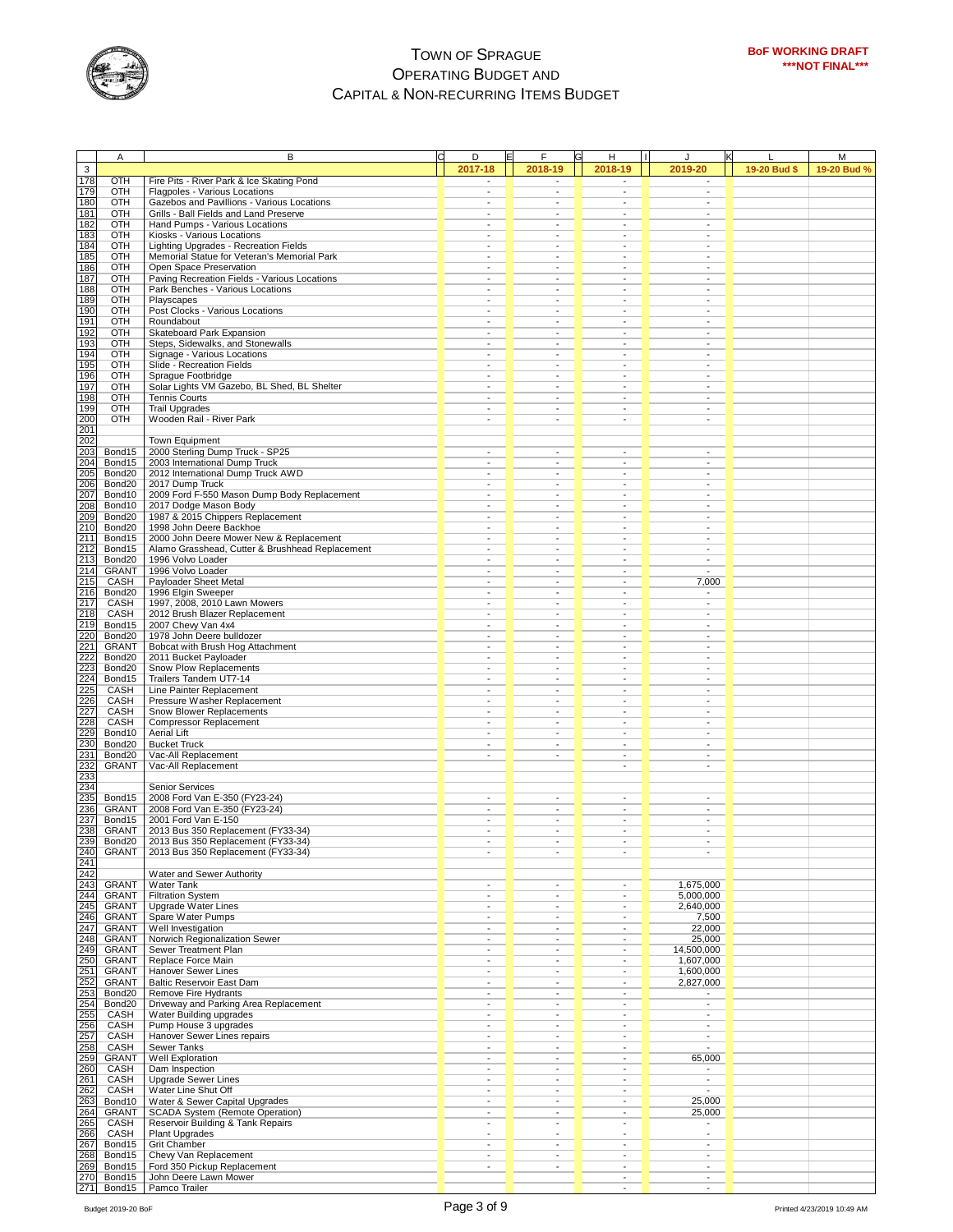

|                                        | Α                  | В                                                                                    | D                                          | F                                                    | Н                                                    | $\mathbf{I}$<br>J                          |              | M           |
|----------------------------------------|--------------------|--------------------------------------------------------------------------------------|--------------------------------------------|------------------------------------------------------|------------------------------------------------------|--------------------------------------------|--------------|-------------|
| 3                                      |                    |                                                                                      | 2017-18                                    | 2018-19                                              | 2018-19                                              | 2019-20                                    | 19-20 Bud \$ | 19-20 Bud % |
| 272                                    | Bond15             | <b>Sewer Pump</b>                                                                    |                                            |                                                      | τ                                                    | $\sim$                                     |              |             |
|                                        |                    |                                                                                      |                                            |                                                      |                                                      |                                            |              |             |
| 273<br>274                             |                    | <b>Fire Department</b>                                                               |                                            |                                                      |                                                      |                                            |              |             |
|                                        | Bond15             | Baltic Fire Station - Building Improvements                                          |                                            |                                                      |                                                      | 10,000                                     |              |             |
| 275<br>276                             | <b>GRANT</b>       | Baltic Fire Station - Retaining Wall & Fence                                         |                                            | ٠                                                    |                                                      | 476,550                                    |              |             |
| 277                                    | <b>GRANT</b>       | Baltic Fire Station - Mezzanine                                                      | $\overline{\phantom{a}}$                   | $\overline{\phantom{a}}$                             | $\overline{\phantom{a}}$                             | 35,000                                     |              |             |
| 278                                    | Bond10             | Baltic Fire Station - Emergency Fuel Tank                                            |                                            | $\overline{a}$                                       | ÷.                                                   | $\blacksquare$                             |              |             |
| 279                                    | <b>GRANT</b>       |                                                                                      |                                            |                                                      |                                                      | $\mathbf{r}$                               |              |             |
| 280                                    | Bond20             | Baltic Fire Station - Parking Lot<br>Baltic Fire Station - Resurface Apparatus Floor |                                            | $\overline{a}$                                       |                                                      | $\overline{a}$                             |              |             |
| 281                                    | Bond10             | Baltic Fire Station - Kitchen Upgrades                                               |                                            | ٠                                                    |                                                      | ٠                                          |              |             |
| 282                                    | Bond10             | 1968 Jeep Forestry Unit                                                              |                                            | $\overline{\phantom{0}}$                             | ÷,                                                   | $\blacksquare$                             |              |             |
| 283                                    | Bond20             | 2001 Ford Lifeline Ambulance R-524                                                   |                                            |                                                      |                                                      | $\overline{\phantom{a}}$                   |              |             |
|                                        | Bond <sub>20</sub> | 1991 Marion Intn'l Rescue Truck R-124 & 1997 Freightline E-One Pum                   |                                            | $\blacksquare$                                       | ÷                                                    |                                            |              |             |
| 284<br>285                             | Bond20             | Self-Contained Breathing Apparatus (SCBA)                                            | $\overline{\phantom{a}}$                   | $\overline{\phantom{a}}$                             | $\overline{\phantom{a}}$                             | 60,000                                     |              |             |
| 286                                    | <b>GRANT</b>       | Self-Contained Breathing Apparatus (SCBA) Packs                                      | $\overline{\phantom{a}}$                   | $\overline{\phantom{a}}$                             | $\overline{\phantom{a}}$                             | 250,000                                    |              |             |
| 287                                    | Bond10             | Turn Out Gear                                                                        |                                            | $\overline{a}$                                       |                                                      |                                            |              |             |
|                                        | Bond <sub>20</sub> | <b>ADA Bathrooms</b>                                                                 |                                            | $\overline{a}$                                       |                                                      | 12,000<br>٠                                |              |             |
| 288<br>289                             | CASH               | Compressor - for air in tires, etc                                                   |                                            | $\overline{a}$                                       | ٠                                                    | $\overline{a}$                             |              |             |
| 290                                    |                    | Rescue 124                                                                           |                                            | $\overline{a}$                                       | $\overline{a}$                                       | $\overline{a}$                             |              |             |
|                                        | Bond20             | Pumper ET 224                                                                        |                                            |                                                      |                                                      |                                            |              |             |
|                                        | Bond20<br>Bond20   | Boat, Motor & Trailer                                                                |                                            | ÷                                                    | ÷,                                                   | $\blacksquare$                             |              |             |
|                                        |                    |                                                                                      |                                            |                                                      |                                                      |                                            |              |             |
| $\frac{291}{292}$<br>$\frac{292}{293}$ | Bond10<br>Bond10   | <b>Cascade Bottles</b><br>Hurst Jaws of Life                                         | $\blacksquare$<br>$\overline{\phantom{a}}$ | $\overline{\phantom{a}}$<br>$\overline{\phantom{a}}$ | $\overline{\phantom{a}}$<br>$\overline{\phantom{a}}$ | $\sim$<br>$\blacksquare$                   |              |             |
| 295                                    |                    |                                                                                      | $\blacksquare$                             |                                                      | $\blacksquare$                                       |                                            |              |             |
|                                        | CASH               | Service Bottles for Air Tools                                                        |                                            | $\overline{\phantom{a}}$<br>÷.                       |                                                      | $\overline{\phantom{a}}$<br>$\overline{a}$ |              |             |
| 296                                    | CASH               | Pumps                                                                                |                                            |                                                      |                                                      |                                            |              |             |
| 297                                    | <b>GRANT</b>       | Compressor                                                                           |                                            | ٠                                                    |                                                      | ÷.                                         |              |             |
| 298<br>299                             | Bond20             | Mower                                                                                |                                            | $\overline{a}$<br>$\overline{a}$                     | $\overline{a}$                                       | $\overline{a}$<br>$\overline{a}$           |              |             |
|                                        | Bond20             | Pumper ET 124                                                                        |                                            |                                                      |                                                      |                                            |              |             |
| 300                                    | Bond20             | Tanker 124<br><b>Van 124</b>                                                         |                                            | $\overline{\phantom{a}}$                             | $\overline{\phantom{a}}$                             | $\overline{\phantom{a}}$                   |              |             |
| 301                                    | Bond20             |                                                                                      | $\overline{\phantom{a}}$                   | $\overline{\phantom{a}}$                             | $\overline{\phantom{a}}$                             | $\overline{\phantom{a}}$                   |              |             |
| 302                                    | Bond20             | 1986 Seagrave 100' Ladder Truck T-124                                                | $\overline{\phantom{a}}$                   | $\overline{\phantom{a}}$                             | $\overline{\phantom{a}}$                             | $\overline{\phantom{a}}$                   |              |             |
| 303<br>304                             |                    |                                                                                      |                                            |                                                      |                                                      |                                            |              |             |
|                                        |                    | Board of Education                                                                   |                                            |                                                      |                                                      |                                            |              |             |
| 305                                    | Bond20             | Sayles School - Building Improvements                                                |                                            |                                                      |                                                      | 167,000                                    |              |             |
| 306                                    | Bond <sub>20</sub> | Playground                                                                           |                                            | $\overline{a}$                                       | $\overline{a}$                                       | ٠                                          |              |             |
| 307                                    | Bond20             | <b>HVAC Controls</b>                                                                 |                                            | $\overline{\phantom{0}}$                             |                                                      | ÷,                                         |              |             |
| 308                                    | Bond20             | <b>Boiler Replacement</b>                                                            |                                            |                                                      |                                                      |                                            |              |             |
| 309                                    | Bond20             | Floor Machine                                                                        |                                            | $\overline{\phantom{a}}$                             |                                                      | $\overline{\phantom{a}}$                   |              |             |
| 310                                    | Bond20             | <b>Classroom Replacement</b>                                                         | $\overline{\phantom{a}}$                   | $\overline{\phantom{a}}$                             | $\overline{\phantom{a}}$                             | $\overline{\phantom{a}}$                   |              |             |
| 311                                    | Bond20             | Radios                                                                               | $\blacksquare$                             | $\blacksquare$                                       | $\sim$                                               | $\blacksquare$                             |              |             |
| 312                                    | Bond20             | Cameras/Security                                                                     | $\blacksquare$                             | $\overline{a}$                                       |                                                      | $\overline{\phantom{a}}$                   |              |             |
| 313                                    | Bond <sub>20</sub> | Gym Ceiling                                                                          |                                            | $\overline{a}$                                       |                                                      | $\overline{a}$                             |              |             |
| 314                                    | Bond20             | Classroom exterior Door Replacement                                                  |                                            | $\overline{a}$                                       |                                                      | $\overline{a}$                             |              |             |
| 315                                    | Bond20             | <b>Classroom Flooring</b>                                                            |                                            | $\overline{a}$                                       |                                                      |                                            |              |             |
| $\frac{316}{317}$                      | Bond10             | <b>Music Equipment</b>                                                               |                                            |                                                      |                                                      |                                            |              |             |
|                                        | Bond10             | <b>Stage Sound Equipment</b>                                                         |                                            | $\overline{\phantom{a}}$                             |                                                      | ÷                                          |              |             |
| 318                                    | Bond10             | Kiln/Art Room                                                                        | $\blacksquare$                             | $\blacksquare$                                       | $\overline{\phantom{a}}$                             | $\overline{\phantom{a}}$                   |              |             |
| 319                                    | Bond <sub>20</sub> | <b>Window Replacement</b>                                                            | $\overline{\phantom{a}}$                   | $\blacksquare$                                       | $\overline{\phantom{a}}$                             | $\blacksquare$                             |              |             |
| 320                                    | Bond20             | Office Carpet                                                                        | $\blacksquare$                             | $\overline{\phantom{a}}$                             | ÷,                                                   | $\blacksquare$                             |              |             |
| 321                                    | Bond10             | Mower                                                                                |                                            | ÷.                                                   |                                                      | $\sim$                                     |              |             |
| 322                                    | Bond <sub>20</sub> | Replace Water Heater                                                                 |                                            | $\overline{\phantom{0}}$                             |                                                      | $\overline{\phantom{a}}$                   |              |             |
| 323                                    | Bond20             | Sewer Improvements                                                                   |                                            | ٠                                                    |                                                      | ٠                                          |              |             |
| 324                                    | Bond20             | Preschool/Parking                                                                    |                                            | $\overline{a}$                                       | $\overline{a}$                                       | Ξ                                          |              |             |
| 325<br>326                             | Bond20             | Gym Floor                                                                            |                                            | $\overline{\phantom{a}}$                             |                                                      | $\overline{\phantom{a}}$                   |              |             |
|                                        | Bond20             | Roof Replacement                                                                     |                                            | $\overline{\phantom{a}}$                             | $\overline{\phantom{a}}$                             |                                            |              |             |
| 327                                    | Bond10             | <b>Replacement Staff Computers</b>                                                   | $\overline{\phantom{a}}$                   | $\overline{\phantom{a}}$                             | $\overline{\phantom{a}}$                             | 26,200                                     |              |             |
| 328                                    | Bond10             | Replacement Staff Projectors & Document Cameras                                      |                                            |                                                      |                                                      | 13,719                                     |              |             |
| 329                                    | Bond10             | <b>Replacement Mobil Tablets</b>                                                     |                                            |                                                      |                                                      | 10,700                                     |              |             |
| 330                                    | Bond10             | Replacement Student Classroom Computers                                              |                                            |                                                      |                                                      | 13,200                                     |              |             |
| 331                                    | Bond20             | Information Technology                                                               |                                            |                                                      |                                                      |                                            |              |             |
| 332                                    | Bond10             | Replacement Mobile Chromebooks                                                       |                                            |                                                      |                                                      | 16,750                                     |              |             |
| 333                                    | Bond20             | IT Server Infrastructure                                                             |                                            |                                                      |                                                      |                                            |              |             |
| 334                                    | Bond20             | Wireless Service Management                                                          |                                            |                                                      |                                                      | $\overline{\phantom{a}}$                   |              |             |
| 335                                    | Bond <sub>20</sub> | <b>Natural Gas</b>                                                                   |                                            |                                                      | $\overline{\phantom{a}}$                             | $\overline{\phantom{a}}$                   |              |             |
| 336                                    |                    |                                                                                      |                                            |                                                      |                                                      |                                            |              |             |
| 337                                    |                    | <b>Total CNR Expenditures</b>                                                        |                                            | ٠                                                    | $\blacksquare$                                       | 32,275,747                                 |              |             |
| 338                                    |                    | <b>Less Total CNR Revenues</b>                                                       |                                            | $\overline{a}$                                       | $\overline{a}$                                       | (32, 250, 247)                             |              |             |
| 339                                    |                    | Due from Tax Base (Acct #7360)                                                       | 26,500                                     | $\overline{a}$                                       | $\overline{\phantom{a}}$                             | 25,500                                     | 25,500       | 100.0%      |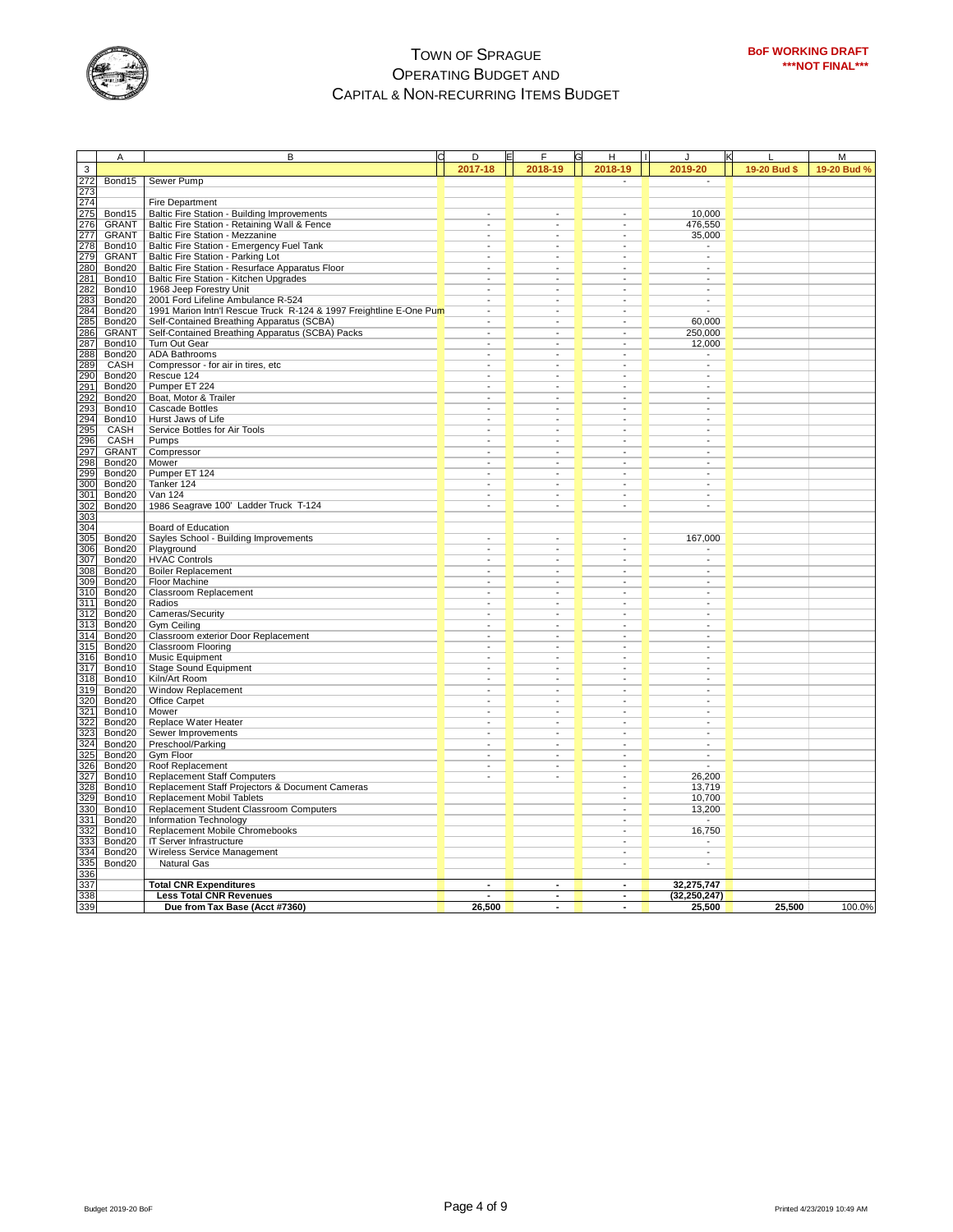

|                                        | Α    | B                                           | D       | E | F       | н                        |         |                          | M           |
|----------------------------------------|------|---------------------------------------------|---------|---|---------|--------------------------|---------|--------------------------|-------------|
| 3                                      |      |                                             | 2017-18 |   | 2018-19 | 2018-19                  | 2019-20 | 19-20 Bud \$             | 19-20 Bud % |
|                                        |      | DETAIL BREAKDOWN OF GENERAL GOVERNMENT      |         |   |         |                          |         |                          |             |
| 340                                    |      |                                             |         |   |         |                          |         |                          |             |
| 341                                    | 6000 | <b>BOARD OF SELECTMEN</b>                   | 98,706  |   | 92,838  | 91,772                   | 93,586  | 748                      | 0.8%        |
| 342                                    | $-1$ | First Selectman                             | 47,000  |   | 40,000  | 40,000                   | 40,000  |                          | 0.0%        |
| $rac{343}{ }$                          | $-2$ | Selectman                                   | 1,200   |   | 1,200   | 1,200                    | 1,200   | $\blacksquare$           | 0.0%        |
| 344                                    | -3   | Selectman                                   | 1,200   |   | 1,200   | 1,200                    | 1,200   | ÷.                       | 0.0%        |
| 345                                    | $-4$ | Office supplies, meetings, misc.            | 1,313   |   | 1,360   | 1,260                    | 1,260   | (100)                    | $-7.4%$     |
| 346                                    | -5   | Mileage                                     | 3,181   |   | 3,200   | 3,150                    | 3,150   | (50)                     | $-1.6%$     |
| 347                                    | -6   | <b>Executive Assistant</b>                  | 43,912  |   | 44,878  | 43,912                   | 45,776  | 898                      | 2.0%        |
| 348                                    | -7   | Stipends for Additional Board Participation | 900     |   | 1,000   | 1,050                    | 1,000   | ÷.                       | 0.0%        |
| 349                                    |      |                                             |         |   |         |                          |         |                          |             |
| 350                                    | 6005 | <b>ELECTIONS</b>                            | 10,201  |   | 15,000  | 14,991                   | 20,447  | 5,447                    | 36.3%       |
| 351                                    | $-1$ | Elections - Salaries                        | 2,887   |   | 5,000   | 4,300                    | 6,344   | 1,344                    | 26.9%       |
| 352                                    | $-2$ | Elections - Misc                            | 7,314   |   | 10,000  | 10,691                   | 14,103  | 4,103                    | 41.0%       |
| 353                                    |      |                                             |         |   |         |                          |         |                          |             |
| 354                                    | 6010 | <b>BOARD OF FINANCE</b>                     | 220     |   | 250     | 250                      | 250     |                          | 0.0%        |
| 355                                    | $-2$ | Town reports, supplies, brochures           | 220     |   | 250     | 250                      | 250     |                          | 0.0%        |
| 356                                    |      |                                             |         |   |         |                          |         |                          |             |
| 357                                    | 6011 | <b>AUDITING</b>                             | 22,921  |   | 23,650  | 18,900                   | 22,650  | (1,000)                  | $-4.2%$     |
| 358                                    |      |                                             |         |   |         |                          |         |                          |             |
| 359                                    | 6012 | <b>BOOKKEEPER</b>                           | 26,606  |   | 28,650  | 28,650                   | 29,460  | 810                      | 2.8%        |
| 360                                    | $-1$ | Salary                                      | 25,984  |   | 28,000  | 28,000                   | 28,560  | 560                      | 2.0%        |
| 361                                    | $-2$ | Support                                     | 622     |   | 650     | 650                      | 900     | 250                      | 38.5%       |
| 362                                    |      |                                             |         |   |         |                          |         |                          |             |
| 363                                    | 6015 | <b>TAX ASSESSOR</b>                         | 22,703  |   | 25,180  | 24,445                   | 25,700  | 520                      | 2.1%        |
| 364                                    | $-1$ | Salary                                      | 20,815  |   | 22,000  | 20,815                   | 22,440  | 440                      | 2.0%        |
| 365                                    | $-4$ | Travel expense                              | 46      |   | 300     | 400                      | 300     | ÷.                       | 0.0%        |
| 366                                    | -5   | Education & Dues                            | 258     |   | 280     | 280                      | 280     | ٠                        | 0.0%        |
| 367                                    | -6   | Sup, post., pricing manuals, repair/maint   | 1,584   |   | 1,600   | 1,950                    | 1,680   | 80                       | 5.0%        |
| 368                                    | $-7$ | Mapping                                     |         |   | 1,000   | 1,000                    | 1,000   | $\overline{\phantom{a}}$ | 0.0%        |
| 369                                    |      |                                             |         |   |         |                          |         |                          |             |
| 370                                    | 6025 | <b>TAX COLLECTOR</b>                        | 29,143  |   | 29,838  | 29,213                   | 30,793  | 955                      | 3.2%        |
|                                        | $-1$ | Salary                                      | 25,960  |   | 26,532  | 25,960                   | 27,063  | 531                      | 2.0%        |
| 371<br>372                             | $-2$ |                                             |         |   |         |                          |         | $\blacksquare$           |             |
|                                        |      | DMV Charge Delinquent MV                    |         |   |         | $\overline{\phantom{a}}$ |         |                          | 0.0%        |
| 373<br>374                             | $-4$ | Misc. supplies, school                      | 601     |   | 600     | 600                      | 700     | 100                      | 16.7%       |
|                                        | $-5$ | Postage                                     | 2,582   |   | 2,706   | 2,653                    | 3,030   | 324                      | 12.0%       |
| 375                                    |      |                                             |         |   |         |                          |         |                          |             |
| 376                                    | 6030 | <b>TOWN TREASURER</b>                       | 2,400   |   | 2,400   | 2,400                    | 2,400   | $\overline{\phantom{a}}$ | 0.0%        |
| 377                                    |      |                                             |         |   |         |                          |         |                          |             |
| 378                                    | 6035 | <b>TOWN COUNSEL</b>                         | 33,965  |   | 25,000  | 25,000                   | 25,000  | $\blacksquare$           | 0.0%        |
| 379                                    |      |                                             |         |   |         |                          |         |                          |             |
| 380                                    | 6040 | <b>TOWN CLERK</b>                           | 51,874  |   | 52,675  | 52,519                   | 53,666  | 991                      | 1.9%        |
| 381                                    | $-1$ | Salary                                      | 48,495  |   | 49,562  | 48,495                   | 50,553  | 991                      | 2.0%        |
| 382                                    | $-2$ | Office supplies, misc.                      | 1,450   |   | 1,463   | 1,463                    | 1,463   | $\overline{\phantom{m}}$ | 0.0%        |
| 383                                    | $-3$ | Dog Licenses                                | 136     |   | 350     | 350                      | 350     | $\overline{\phantom{a}}$ | 0.0%        |
| 384                                    | $-4$ | School                                      | 1,261   |   | 900     | 1,155                    | 900     | $\overline{\phantom{a}}$ | 0.0%        |
| 385                                    | $-5$ | Micro filming (security)                    | 532     |   | 400     | 1,056                    | 400     | $\overline{\phantom{a}}$ | 0.0%        |
| 386                                    |      |                                             |         |   |         |                          |         |                          |             |
| 387                                    | 6045 | <b>TELEPHONE SERVICES/DSL/WEBSITE</b>       | 11,520  |   | 11,500  | 11,389                   | 11,700  | 200                      | 1.7%        |
| 388                                    |      |                                             |         |   |         |                          |         |                          |             |
| 389                                    | 6050 | <b>POOL SECRETARIES</b>                     | 56,075  |   | 57,764  | 56,520                   | 58,919  | 1,155                    | 2.0%        |
| 390                                    | $-1$ | Salary - Assistant Town Clerk               | 21,488  |   | 23,204  | 22,705                   | 23,668  | 464                      | 2.0%        |
| 391                                    | $-2$ | Salary - Land Use Clerk                     | 34,587  |   | 34,560  | 33,815                   | 35,251  | 691                      | 2.0%        |
| 392                                    |      |                                             |         |   |         |                          |         |                          |             |
| 393                                    | 6055 | <b>TOWN OFFICE BUILDING</b>                 | 38,961  |   | 38,822  | 36,519                   | 39,019  | 197                      | 0.5%        |
| 394                                    | $-1$ | Janitorial Services                         | 9,611   |   | 9,822   | 9,611                    | 10,019  | 197                      | 2.0%        |
| 395                                    | $-2$ | Supplies, Maintenance                       | 3,181   |   | 2,000   | 1,551                    | 2,000   | $\blacksquare$           | 0.0%        |
| 396                                    | -3   | Heat Town Hall Facilities                   | 9,102   |   | 11,500  | 10,338                   | 11,500  | $\overline{a}$           | 0.0%        |
| 39/                                    | -4   | Lights Town Hall Facilities                 | 10,130  |   | 10,500  | 9,014                    | 10,500  |                          | 0.0%        |
|                                        | -5   | Repair & Renovation                         | 6,937   |   | 5,000   | 6,005                    | 5,000   |                          | 0.0%        |
| 398<br>399                             |      |                                             |         |   |         |                          |         |                          |             |
| 400                                    | 6060 | <b>GRANTS/CONTRACTS MANAGER</b>             | 31,567  |   | 33,422  | 33,199                   | 34,447  | 1,025                    | 3.1%        |
| 401                                    | $-1$ | Salary                                      | 29,896  |   | 31,272  | 30,599                   | 31,897  | 625                      | 2.0%        |
| 402                                    | $-2$ | Workshops, Seminars                         | 528     |   | 600     | 1,000                    | 700     | 100                      | 16.7%       |
| 403                                    | $-3$ | Misc. Supplies, Subscription, Postage       | 377     |   | 750     | 750                      | 1,200   | 450                      | 60.0%       |
| 404                                    | $-4$ | Mileage                                     | 766     |   | 800     | 850                      | 650     |                          | $-18.8%$    |
| 405                                    |      |                                             |         |   |         |                          |         | (150)                    |             |
| 406                                    | 6100 | PLANNING & ZONING COMMISSION                | 23,570  |   | 25,171  | 25,462                   | 22,564  | (2,607)                  | $-10.4%$    |
|                                        |      |                                             |         |   |         |                          |         |                          |             |
| 407                                    | $-1$ | Zoning Enforcement Officer                  | 7,016   |   | 7,171   | 7,016                    | 7,314   | 143                      | 2.0%        |
| 408                                    | $-2$ | <b>Technical Assistant-Planner</b>          | 16,554  |   | 18,000  | 18,446                   | 15,250  | (2,750)                  | $-15.3%$    |
| 409<br>410                             | -5   | Secretarial & Other Services                | ۰       |   | ÷       | $\blacksquare$           | $\sim$  |                          | 0.0%        |
|                                        |      |                                             |         |   |         |                          |         |                          |             |
| 411                                    | 6111 | <b>LAND USE</b>                             | 686     |   | 800     | 700                      | 800     | $\blacksquare$           | 0.0%        |
| $\frac{412}{413}$<br>$\frac{413}{414}$ |      |                                             |         |   |         |                          |         |                          |             |
|                                        | 6115 | <b>ECONOMIC DEVELOPMENT</b>                 | 575     |   | 900     | 1,500                    | 900     | ٠                        | 0.0%        |
|                                        |      |                                             |         |   |         |                          |         |                          |             |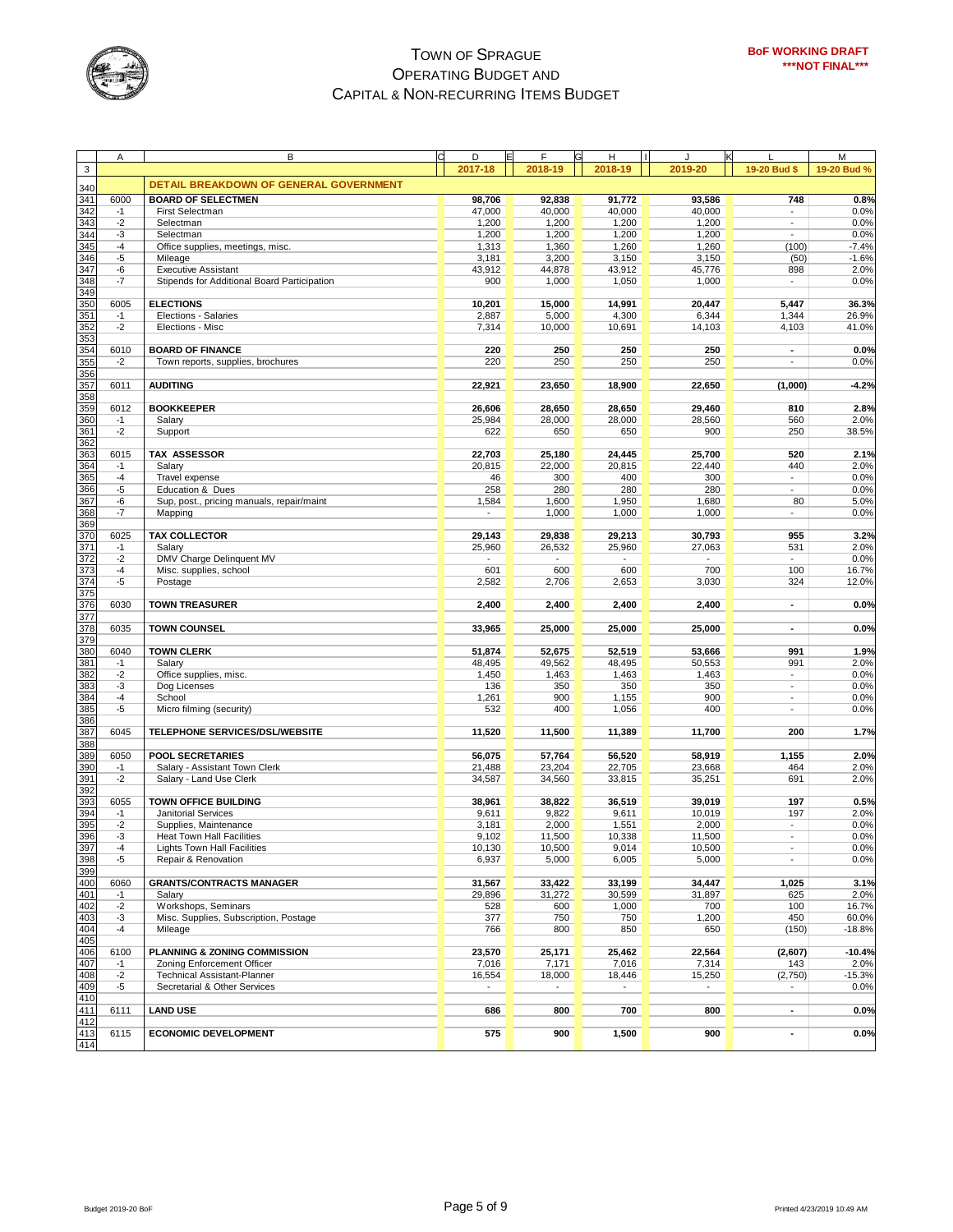

|                                               | Α     | B                                                | Ć<br>D                   | E<br>F  | H                        |         |                          | M           |
|-----------------------------------------------|-------|--------------------------------------------------|--------------------------|---------|--------------------------|---------|--------------------------|-------------|
| $\mathsf 3$                                   |       |                                                  | 2017-18                  | 2018-19 | 2018-19                  | 2019-20 | 19-20 Bud \$             | 19-20 Bud % |
| 415                                           | 6120  | <b>CONSERVATION COMMISSION</b>                   | 383                      | 1,100   | 1,100                    | 1,100   | ٠                        | 0.0%        |
|                                               |       |                                                  |                          |         |                          |         | $\overline{a}$           |             |
| 416                                           | $-2$  | Training Workshop                                |                          | 100     | 100                      | 100     |                          | 0.0%        |
| 417                                           | $-4$  | Miscellaneous, signage                           | 383                      | 1,000   | 1,000                    | 1,000   | $\overline{\phantom{a}}$ | 0.0%        |
| 418                                           |       |                                                  |                          |         |                          |         |                          |             |
| 419                                           | 6150  | <b>CONSERVATION/WETLANDS ENFORCEMENT OFFICER</b> | 8,505                    | 8,500   | 7,008                    | 7,008   | (1, 492)                 | $-17.6%$    |
| 420                                           |       |                                                  |                          |         |                          |         |                          |             |
| 421                                           | 6200  | <b>HIGHWAYS</b>                                  | 394,310                  | 398,048 | 393,499                  | 407,935 | 9,887                    | 2.5%        |
| 422                                           | $-1$  | General Maintenance                              | 54,174                   | 45,000  | 56,299                   | 45,000  |                          | 0.0%        |
| 423                                           | $-2$  | Public works salaries                            | 239,172                  | 244,848 | 237,563                  | 250,235 | 5,387                    | 2.2%        |
| 424                                           | -3    | Storm - Misc.o/t labor                           | 19,931                   | 26,200  | 15,000                   | 26,200  |                          | 0.0%        |
| 425                                           | $-4$  | Boots & Clothing                                 | 1,886                    | 2,000   | 2,000                    | 2,000   | ÷,                       | 0.0%        |
| 426                                           | -5    | Storm - Materials                                | 33,603                   | 27,500  | 29,210                   | 27,500  | $\overline{\phantom{a}}$ | 0.0%        |
| 427                                           | -6    | Roadway Pavement Management                      | 38,172                   | 40,000  | 40,000                   | 40,000  | $\overline{a}$           | 0.0%        |
| 428                                           | $-7$  | Town Garage                                      | 6,622                    | 8,000   | 8,000                    | 8,000   |                          | 0.0%        |
| 429                                           | -8    | Stormwater Fees/Testing                          | 250                      | 4,000   | 4,927                    | 8,500   | 4,500                    | 112.5%      |
| 430                                           | $-10$ | Drug & Alcohol Testing                           | 500                      | 500     | 500                      | 500     |                          | 0.0%        |
| 431                                           |       |                                                  |                          |         |                          |         |                          |             |
|                                               |       |                                                  |                          |         |                          |         |                          |             |
| 432                                           | 6202  | <b>TREE MAINTENANCE</b>                          | 10,584                   | 13,000  | 13,000                   | 15,300  | 2,300                    | 17.7%       |
| 433                                           | $-1$  | Tree Warden                                      | 2,200                    | 2,200   | 2,200                    | 2,250   | 50                       | 2.3%        |
| 434                                           | $-2$  | Tree Warden - Training Seminars                  | 210                      | 300     | 300                      | 350     | 50                       | 16.7%       |
| 435                                           | -3    | Tree Pruning, Removal, replacement               | 7,709                    | 10,000  | 10,000                   | 12,300  | 2,300                    | 23.0%       |
| 436                                           | $-4$  | Mileage                                          | 465                      | 500     | 500                      | 400     | (100)                    | $-20.0%$    |
| 437                                           |       |                                                  |                          |         |                          |         |                          |             |
| 438                                           | 6205  | <b>STREET LIGHTING</b>                           | 27,281                   | 20,000  | 16,921                   | 15,000  | (5,000)                  | $-25.0%$    |
| 439                                           |       |                                                  |                          |         |                          |         |                          |             |
| 440                                           | 6300  | <b>SOCIAL SECURITY</b>                           | 60,683                   | 62,361  | 61,814                   | 63,605  | 1,244                    | 2.0%        |
| 441                                           |       |                                                  |                          |         |                          |         |                          |             |
| 442                                           | 6310  | DEFERRED COMPENSATION                            | 15,574                   | 16,025  | 15,518                   | 16,283  | 258                      | 1.6%        |
| 443                                           |       |                                                  |                          |         |                          |         |                          |             |
| 444                                           | 6400  | <b>REGIONAL PLANNING AGENCIES</b>                | 38,739                   | 39,253  | 39,244                   | 38,528  | (725)                    | $-1.8%$     |
|                                               |       |                                                  |                          |         |                          |         |                          |             |
| 445<br>446                                    | $-1$  | <b>TVCCA</b>                                     | 1,000                    | 1,000   | 1,000                    | 1,000   |                          | 0.0%        |
|                                               | $-2$  | <b>Council of Governments</b>                    | 1,641                    | 1,641   | 1,641                    | 1,641   | $\blacksquare$           | 0.0%        |
| 447                                           | -3    | Soil & Water Conservation                        | 300                      | 300     | 300                      | 300     | $\blacksquare$           | 0.0%        |
| 448                                           | $-4$  | <b>Womens Center</b>                             | 250                      | 250     | 250                      | 250     | $\overline{a}$           | 0.0%        |
| 449                                           | -5    | Uncas Health District                            | 19,300                   | 19,308  | 19,300                   | 19,262  | (46)                     | $-0.2%$     |
| 450                                           | -6    | CT Conference of Municipalities                  | 2,032                    | 2,032   | 2,032                    | 2,032   |                          | 0.0%        |
| 451                                           | -7    | Norwich Probate Court                            | 2,006                    | 2,187   | 2,186                    | 2,124   | (63)                     | $-2.9%$     |
| 452                                           | -8    | Council of Small Towns (COST)                    | 725                      | 725     | 725                      | 725     | $\overline{\phantom{a}}$ | 0.0%        |
| 453                                           | -9    | Quinebaug Walking Weekends                       | 175                      | 175     | 175                      | 175     | $\blacksquare$           | 0.0%        |
| 454                                           | $-10$ | SSAC of Eastern CT                               | 300                      | 300     | 300                      | 300     | $\frac{1}{2}$            | 0.0%        |
| 455                                           | $-11$ | Southeastern CT Enterprise Region (SECTER)       | 1,419                    | 1,540   | 1,540                    | 1,540   | $\sim$                   | 0.0%        |
| 456                                           | $-12$ | Regional Animal Control                          | 9,591                    | 9,795   | 9,795                    | 9,179   | (616)                    | $-6.3%$     |
| 457                                           |       |                                                  |                          |         |                          |         |                          |             |
| 458                                           | 6500  | <b>INSURANCE</b>                                 | 181,078                  | 190,265 | 185,208                  | 196,859 | 6,594                    | 3.5%        |
| 459                                           | $-1$  | General Town                                     | 31,133                   | 28,425  | 29,635                   | 29,290  | 865                      | 3.0%        |
| 460                                           | $-2$  | Fire Department                                  | 15,914                   | 16,381  | 16,381                   | 15,890  | (491)                    | $-3.0%$     |
| 461                                           | $-4$  | Water & Sewer Plants                             |                          |         |                          |         |                          | $-0.5%$     |
|                                               |       |                                                  | 7,126                    | 7,567   | 7,517                    | 7,532   | (35)                     |             |
| 462                                           | $-5$  | CIRMA (Workers Comp.)                            | 35,954                   | 41,819  | 35,582                   | 40,560  | (1, 259)                 | $-3.0%$     |
| 463                                           | -6    | Employee Medical Insurance                       | 87,001                   | 92,123  | 92,143                   | 99,637  | 7,515                    | 8.2%        |
| 464                                           | $-7$  | Employee Insurance Waiver                        | 3,950                    | 3,950   | 3,950                    | 3,950   |                          | 0.0%        |
| 465                                           |       |                                                  |                          |         |                          |         |                          |             |
| 466                                           | 6600  | <b>POLICE DEPARTMENT</b>                         | 173,874                  | 185,931 | 195,931                  | 189,765 | 3,834                    | 2.1%        |
| 467                                           | $-1$  | Resident Trooper Program                         | 152,354                  | 176,277 | 176,277                  | 180,034 | 3,757                    | 2.1%        |
| 468                                           | $-2$  | Overtime (See revenue account 5200-13)           | 17,965                   | 5,000   | 15,000                   | 5,000   |                          | 0.0%        |
| 469                                           | -3    | Dare Program                                     |                          | 300     | 300                      | 300     | $\overline{\phantom{a}}$ | 0.0%        |
| 470                                           | $-4$  | Supplies & misc.                                 | 142                      | 500     | 500                      | 500     |                          | 0.0%        |
| 471                                           | -5    | <b>School Crossing Guards</b>                    | 3,413                    | 3,854   | 3,854                    | 3,931   | 77                       | 2.0%        |
| 472                                           |       |                                                  |                          |         |                          |         |                          |             |
|                                               | 6605  | <b>FIRE DEPARTMENT</b>                           | 107,833                  | 107,329 | 107,329                  | 110,329 | 3,000                    | 2.8%        |
|                                               | $-1$  | Vehicle Maintenance                              | 20,846                   | 20,904  | 20,904                   | 20,904  |                          | 0.0%        |
|                                               | $-2$  | <b>Fixed Expenses</b>                            | 37,100                   | 36,700  | 36,700                   | 36,700  | $\overline{\phantom{a}}$ | 0.0%        |
|                                               | -3    | <b>Truck Supplies</b>                            | 7,444                    | 7,400   | 7,400                    | 7,400   | $\overline{a}$           | 0.0%        |
| 473<br>474<br>475<br>476<br>477<br>478<br>479 | -4    | <b>Station Maintenance</b>                       | 9,460                    | 9,325   | 9,325                    | 9,325   | $\overline{a}$           | 0.0%        |
|                                               | -5    | Training                                         | 9,779                    | 10,000  | 10,000                   | 13,000  | 3,000                    | 30.0%       |
|                                               | -6    | <b>Business Expenses</b>                         | 13,206                   | 13,000  | 13,000                   | 13,000  |                          | 0.0%        |
| 480                                           | -7    | <b>Equipment Maintenance</b>                     | 9,998                    | 10,000  | 10,000                   | 10,000  | $\blacksquare$           | 0.0%        |
| 481                                           |       | <b>Capital Expenses</b>                          | $\overline{\phantom{a}}$ |         |                          |         | $\blacksquare$           |             |
| 482                                           | -8    |                                                  |                          | $\sim$  | $\overline{\phantom{a}}$ | $\sim$  |                          | 0.0%        |
|                                               |       |                                                  |                          |         |                          |         |                          |             |
| 483                                           | 6610  | <b>EMERGENCY MANAGEMENT/LEPC</b>                 | 4,006                    | 4,030   | 4,030                    | 4,030   | $\overline{\phantom{a}}$ | 0.0%        |
| 484                                           | $-1$  | <b>Salary Director</b>                           | 2,200                    | 2,200   | 2,200                    | 2,200   | $\overline{\phantom{a}}$ | 0.0%        |
| 485                                           | $-4$  | <b>Capital Expenses</b>                          |                          |         |                          |         | $\frac{1}{2}$            | 0.0%        |
| 486                                           | -5    | <b>Training Expense</b>                          | 500                      | 500     | 500                      | 500     | $\overline{\phantom{a}}$ | 0.0%        |
| 487                                           | -6    | <b>Equipment Maintenance</b>                     | 806                      | 830     | 830                      | 830     | $\frac{1}{2}$            | 0.0%        |
| 488                                           | -8    | Local Emergency Plan Chairperson (LEPC)          | 500                      | 500     | 500                      | 500     | $\overline{\phantom{a}}$ | 0.0%        |
| 489                                           |       |                                                  |                          |         |                          |         |                          |             |
| 490                                           | 6615  | FIRE MARSHAL/BURNING OFFICIAL                    | 10,660                   | 11,376  | 11,189                   | 11,550  | 174                      | 1.5%        |
| 491                                           | $-1$  | Salary                                           | 8,514                    | 8,701   | 8,514                    | 8,875   | 174                      | 2.0%        |
| 492                                           | $-2$  | Office expenses, education, misc.                | 1,521                    | 2,050   | 2,050                    | 2,050   | ۰.                       | 0.0%        |
| 493                                           | $-4$  | <b>Burning Official</b>                          | 625                      | 625     | 625                      | 625     | (0)                      | 0.0%        |
| 494                                           |       |                                                  |                          |         |                          |         |                          |             |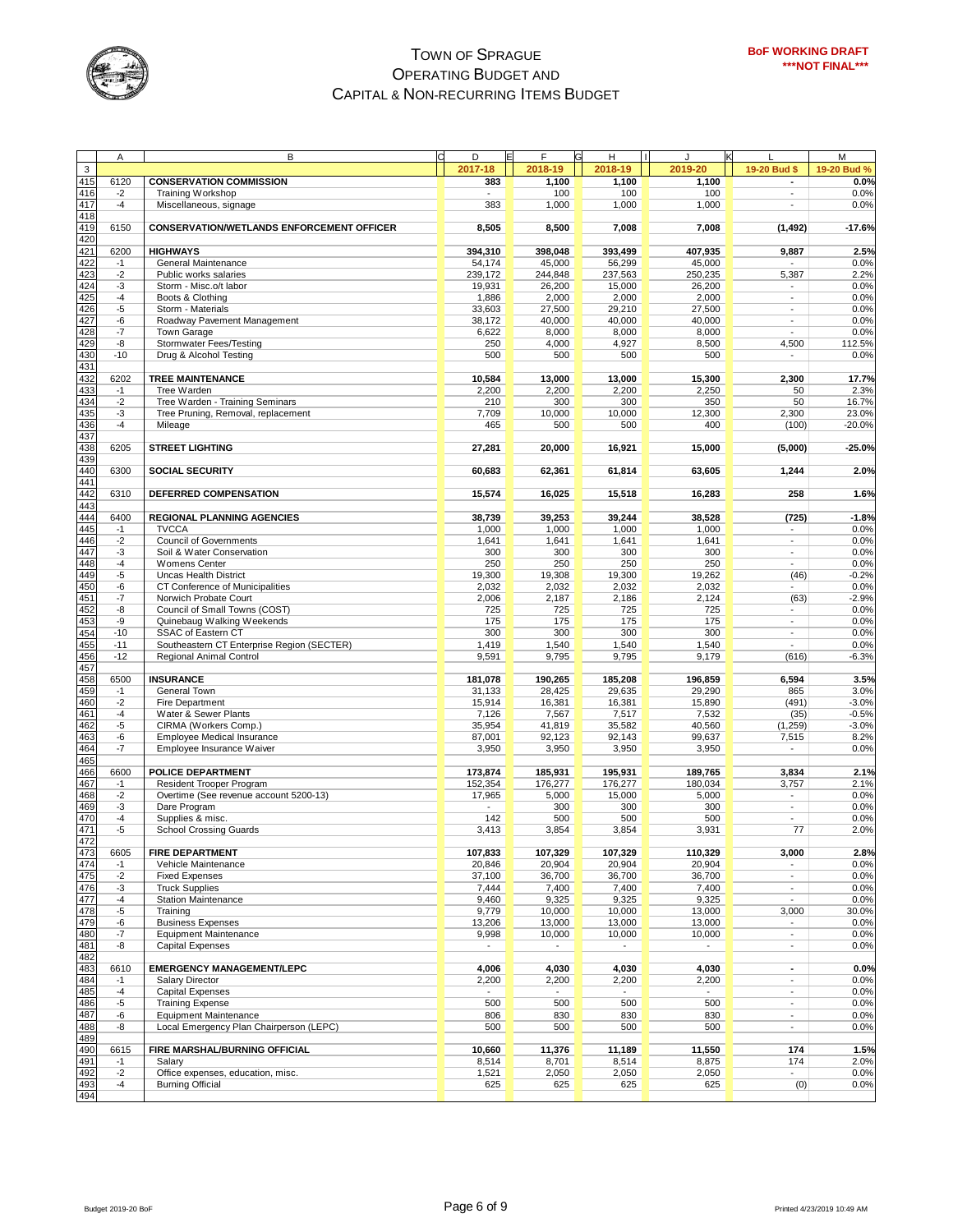

|            | Α     | B                                         | D       | F<br>Е  | н       | п<br>к  |                          | M           |
|------------|-------|-------------------------------------------|---------|---------|---------|---------|--------------------------|-------------|
|            |       |                                           | 2017-18 | 2018-19 | 2018-19 | 2019-20 | 19-20 Bud \$             | 19-20 Bud % |
| 3          |       |                                           |         |         |         |         |                          |             |
| 495        | 6620  | <b>BUILDING OFFICIAL</b>                  | 19,300  | 20,996  | 20,580  | 21,383  | 387                      | 1.8%        |
| 496        | $-1$  | Salary                                    | 18,911  | 19,326  | 18,910  | 19.713  | 387                      | 2.0%        |
| 497        | $-2$  | Mileage                                   | 66      | 800     | 800     | 800     | $\overline{\phantom{a}}$ | 0.0%        |
| 498        | -3    | Membership fees                           | 135     | 120     | 120     | 120     | $\blacksquare$           | 0.0%        |
| 499        | -6    | Education, Training, Misc.                | 188     | 250     | 250     | 250     | $\overline{\phantom{a}}$ | 0.0%        |
|            |       |                                           |         |         |         |         |                          |             |
| 500        | -7    | Office Supplies, Code volumes             |         | 500     | 500     | 500     | $\overline{\phantom{a}}$ | 0.0%        |
| 501        |       |                                           |         |         |         |         |                          |             |
| 502        | 6625  | <b>BLIGHT ENFORCEMENT OFFICER</b>         | 3,678   | 3,829   | 3,753   | 3,900   | 71                       | 1.9%        |
| 503        | $-1$  | Salary                                    | 3,453   | 3,529   | 3,453   | 3,600   | 71                       | 2.0%        |
| 504        | $-2$  | Mileage                                   | 92      | 150     | 150     | 150     | $\overline{\phantom{a}}$ | 0.0%        |
| 505        | -3    | Postage                                   | 133     | 150     | 150     | 150     | $\blacksquare$           | 0.0%        |
|            |       |                                           |         |         |         |         |                          |             |
| 506        |       |                                           |         |         |         |         |                          |             |
| 507        | 6700  | <b>SANITATION &amp; WASTE REMOVAL</b>     | 68,472  | 57,300  | 70,775  | 67,273  | 9,973                    | 17.4%       |
| 508        | $-2$  | Materials & Misc.                         | 3,342   | 5,000   | 6,203   | 5,000   |                          | 0.0%        |
| 509        | -3    | Recycling                                 | 65,130  | 52,300  | 64,572  | 62,273  | 9,973                    | 19.1%       |
| 510        |       |                                           |         |         |         |         |                          |             |
| 511        | 6702  | <b>WASTE MANAGEMENT</b>                   | 50,554  | 50,642  | 57,942  | 55,916  | 5,274                    | 10.4%       |
| 512        |       |                                           |         |         |         |         |                          |             |
| 513        |       |                                           |         |         |         |         |                          |             |
|            | 6810  | <b>COMMISSION ON AGING</b>                | 87,114  | 91,121  | 91,099  | 92,722  | 1,601                    | 1.8%        |
| 514        | $-1$  | Salary - Coordinator                      | 18,643  | 19,000  | 19,000  | 19,380  | 380                      | 2.0%        |
| 515        | $-2$  | Muncipal Agent                            | 399     | 500     | 300     | 500     | ÷.                       | 0.0%        |
| 516        | $-4$  | Office, supplies, misc.                   | 2,442   | 1,740   | 1,740   | 1,740   | $\overline{a}$           | 0.0%        |
| 517        | -5    | Elevator contract                         | 2,283   | 2,366   | 2,280   | 2,437   | 71                       | 3.0%        |
| 518        | -6    | Programs                                  | 2,554   | 3,000   | 3,000   | 3,000   |                          | 0.0%        |
| 519        | -7    | Van Driver/Bus Driver -1                  | 20,988  | 24,923  | 24,388  | 25,421  | 498                      | 2.0%        |
|            |       |                                           |         |         |         |         |                          |             |
| 520        | $-7a$ | Van Driver/Bus Driver-2                   | 16,674  | 16,488  | 16,133  | 16,818  | 330                      | 2.0%        |
| 521        | -8    | Senior Center Aide                        | 15,346  | 16,104  | 15,758  | 16,426  | 322                      | 2.0%        |
| 522        | -9    | Vehicle Expenses                          | 7,785   | 7,000   | 8,500   | 7,000   | $\overline{\phantom{a}}$ | 0.0%        |
| 523        |       |                                           |         |         |         |         |                          |             |
| 524        | 6950  | <b>CAPITAL PROJECTS</b>                   | 20,199  | 11,000  | 14,000  | 11,000  | $\overline{\phantom{a}}$ | 0.0%        |
|            | $-1$  |                                           |         |         | 8,000   |         | $\overline{\phantom{a}}$ | 0.0%        |
| 525        |       | Repairs to Central Plant                  | 14,426  | 6,000   |         | 6,000   |                          |             |
| 526        | $-2$  | <b>Engineering Fees</b>                   | 5,773   | 5,000   | 6,000   | 5,000   |                          | 0.0%        |
| 527        |       |                                           |         |         |         |         |                          |             |
| 528        | 7000  | <b>PARKS &amp; PLAYGROUND (BoS)</b>       | 2,159   | 2,000   | 1,314   | 1,500   | (500)                    | $-25.0%$    |
| 529        |       |                                           |         |         |         |         |                          |             |
| 530        | 7002  | <b>RECREATION COMMISSION</b>              | 14,722  | 15,770  | 15,270  | 16,094  | 324                      | 2.1%        |
| 531        | $-1$  | <b>Recreation Salaries</b>                | 14,109  | 14,308  | 13,808  | 14,594  | 286                      | 2.0%        |
|            |       |                                           |         |         |         |         |                          |             |
| 532<br>533 | $-2$  | <b>Recreation Supplies</b>                | 613     | 1,462   | 1,462   | 1,500   | 38                       | 2.6%        |
|            |       |                                           |         |         |         |         |                          |             |
| 534        | 7003  | <b>RECREATION FACILITIES</b>              | 1,978   | 2,200   | 1,967   | 2,000   | (200)                    | $-9.1%$     |
| 535        | $-2$  | Electricity                               | 1,978   | 2,200   | 1,967   | 2,000   | (200)                    | $-9.1%$     |
| 536        |       |                                           |         |         |         |         |                          |             |
| 537        | 7004  | <b>RECREATION EVENTS</b>                  | 9,124   | 7,833   | 8,833   | 7,833   | $\overline{\phantom{a}}$ | 0.0%        |
|            | $-1$  | Three Villages Fall Festival              | 5,912   | 5,912   | 5,912   | 5,912   | $\overline{a}$           | 0.0%        |
| 538<br>539 | $-2$  | Earth Day                                 | 400     | 400     | 400     | 400     | $\overline{\phantom{a}}$ | 0.0%        |
|            |       |                                           |         |         |         |         |                          |             |
| 540        | -3    | Youth Year Long Activity                  | 500     | 500     | 500     | 500     | $\blacksquare$           | 0.0%        |
| 541        | $-4$  | Shetucket River Festival                  | 1,459   | 521     | 1,521   | 521     | $\overline{\phantom{a}}$ | 0.0%        |
| 542        | -8    | Other/Indoor Soccer                       | 853     | 500     | 500     | 500     | $\blacksquare$           | 0.0%        |
| 543        |       |                                           |         |         |         |         |                          |             |
| 544        | 7005  | <b>OTHER RECREATION PROGRAMS (BoS)</b>    | 1,250   | 1,250   | 1,250   | 1,250   | $\blacksquare$           | 0.0%        |
| 545        | $-1$  | Sprague/Franklin/Canterbury Little League | 1,250   | 1,250   | 1,250   | 1,250   | ÷                        | 0.0%        |
| 546        |       |                                           |         |         |         |         |                          |             |
|            | 7010  | <b>GRIST MILL</b>                         |         |         |         |         |                          |             |
| 547        |       |                                           | 17,752  | 17,122  | 17,553  | 18,888  | 1,766                    | 10.3%       |
| 548        | $-1$  | Supplies, Maintenance                     | 902     | 850     | 932     | 850     |                          | 0.0%        |
| 549        | $-2$  | Elevator Maintenance                      | 2,082   | 2,158   | 2,158   | 2,218   | 60                       | 2.8%        |
| 550        | -3    | Heat & Lights                             | 9,455   | 8,365   | 8,837   | 8,800   | 435                      | 5.2%        |
| 551        | -4    | <b>Grist Mill Cleaner</b>                 | 5,313   | 5,749   | 5,626   | 7,020   | 1,271                    | 22.1%       |
| 552        |       |                                           |         |         |         |         |                          |             |
|            | 7012  | <b>HISTORICAL MUSEUM</b>                  | 5,589   | 7,226   | 5,843   | 6,200   | (1,026)                  | $-14.2%$    |
| 553<br>554 | $-1$  | Museum Clerk                              | 5,397   | 7,026   | 5,643   | 6,000   | (1,026)                  | $-14.6%$    |
|            |       |                                           |         |         |         |         |                          |             |
| 555        | $-14$ | Sprague Historical Society                | 192     | 200     | 200     | 200     |                          | 0.0%        |
| 556        |       |                                           |         |         |         |         |                          |             |
| 557<br>558 | 7015  | <b>LIBRARY</b>                            | 70,627  | 74,908  | 78,574  | 83,396  | 8,488                    | 11.3%       |
|            | $-1$  | Librarian Assistant - 1                   | 11,314  | 12,776  | 12,501  | 13,032  | 256                      | 2.0%        |
| 559        | $-10$ | <b>Library Director</b>                   | 23,941  | 19,780  | 24,272  | 25,000  | 5,220                    | 26.4%       |
| 560        | $-11$ | Programs                                  | 2,000   | 2,000   | 2,000   | 3,000   | 1,000                    | 50.0%       |
| 561        | $-12$ | Staff Development                         | 484     | 500     | 500     | 500     | $\overline{\phantom{a}}$ | 0.0%        |
| 562        |       |                                           |         |         |         |         |                          |             |
|            | $-13$ | State Library/iConn Membership            | 540     | 550     | 550     | 550     | $\overline{\phantom{a}}$ | 0.0%        |
| 563<br>564 | $-2$  | Books & DVDs                              | 5,500   | 5,500   | 5,500   | 6,000   | 500                      | 9.1%        |
|            | -3    | Supplies, misc.                           | 2,860   | 2,250   | 2,250   | 2,250   |                          | 0.0%        |
| 565        | -4    | Librarian Assistant - 2                   | 12,290  | 12,776  | 12,501  | 13,032  | 256                      | 2.0%        |
| 566        | -5    | Librarian Assistant - 4                   |         | 6,000   | 6,000   | 7,000   | 1,000                    | 16.7%       |
| 567        | -6    | Librarian Assistant - 3                   | 11,698  | 12,776  | 12,500  | 13,032  | 256                      | 2.0%        |
| 568        |       |                                           |         |         |         |         |                          |             |
|            |       |                                           |         |         |         |         |                          |             |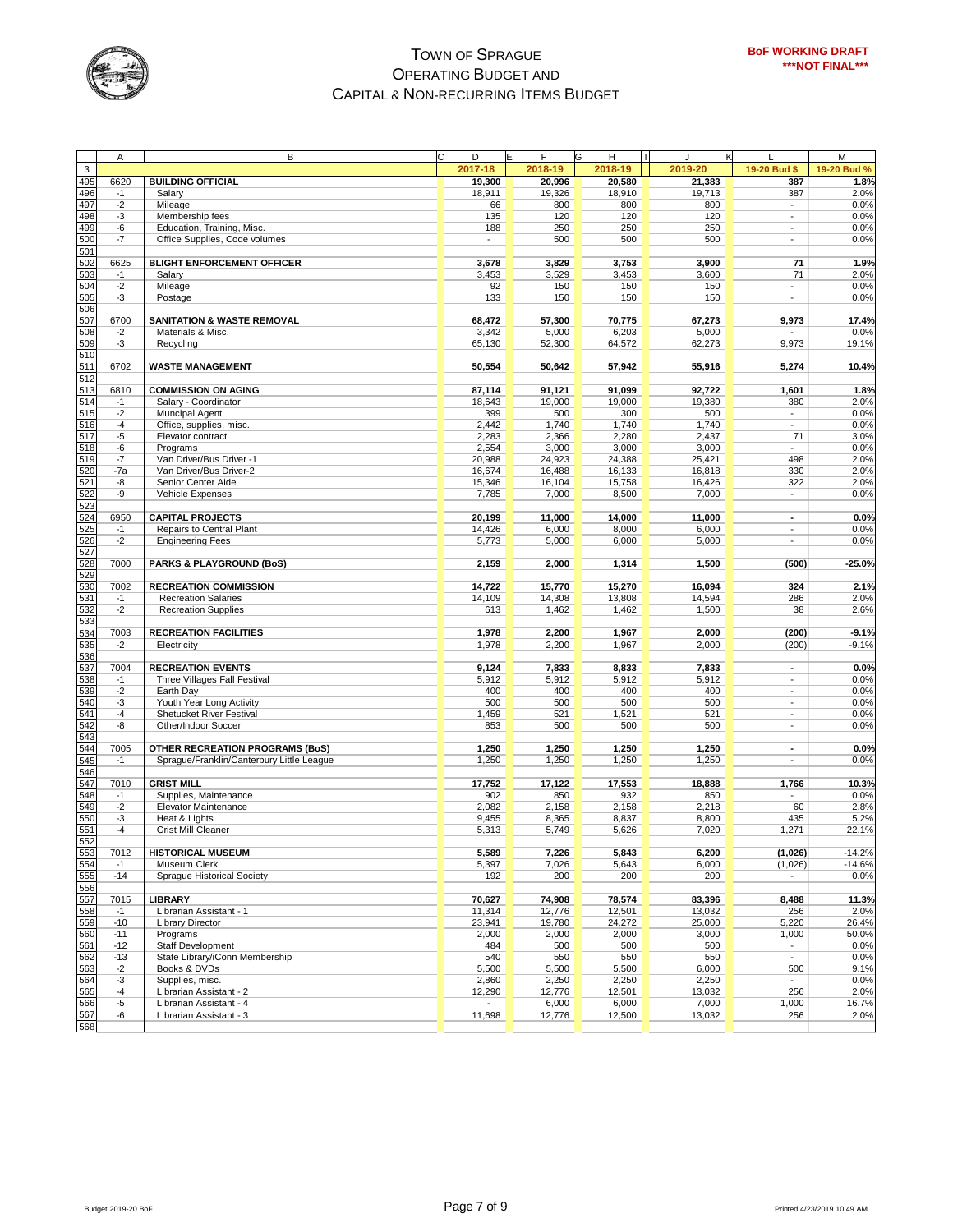

|             | A     | B                                                     | D         | Έ | F              | H         |           | K |                          | M           |
|-------------|-------|-------------------------------------------------------|-----------|---|----------------|-----------|-----------|---|--------------------------|-------------|
| $\mathsf 3$ |       |                                                       | 2017-18   |   | 2018-19        | 2018-19   | 2019-20   |   | 19-20 Bud \$             | 19-20 Bud % |
| 569         | 7100  | <b>MISCELLANEOUS</b>                                  | 28,832    |   | 22,233         | 23,299    | 21,594    |   | (639)                    | $-2.9%$     |
| 570         | $-10$ | Newsletter - Salaries                                 | 2,968     |   | 3,033          | 2,968     | 3,094     |   | 61                       | 2.0%        |
| 571         | $-11$ | <b>Bank Fees</b>                                      | 342       |   |                |           |           |   | $\overline{\phantom{a}}$ | 0.0%        |
| 572         | $-12$ | Newsletter-Misc.                                      | 3,960     |   | 4,500          | 3,900     | 4,000     |   | (500)                    | $-11.1%$    |
| 573         | $-2$  | War Memorial/Lords Bridge Gazebo                      | 613       |   | 800            | 597       | 600       |   | (200)                    | $-25.0%$    |
| 574         | $-3$  | Cemeteries, Vets Graves                               | 463       |   | 700            | 700       | 700       |   | $\overline{\phantom{a}}$ | 0.0%        |
| 575<br>576  | -4    | <b>Contingent Fund</b>                                | 4,000     |   | 3,000          | 4,000     | 3,000     |   | $\mathcal{L}$            | 0.0%        |
|             | $-5$  | Memorial Day Celebration                              | 908       |   | 1,200          | 1,000     | 1,200     |   | $\blacksquare$           | 0.0%        |
| 577         | $-6$  | Legal Ads                                             | 14,429    |   | 9,000          | 9,000     | 9,000     |   | $\overline{\phantom{a}}$ | 0.0%        |
| 578         | -8    | Unemployment Compensation                             | 1,149     |   |                | 1,134     |           |   | $\overline{\phantom{a}}$ | 0.0%        |
| 579         |       |                                                       |           |   |                |           |           |   |                          |             |
| 580         | 7150  | SPRAGUE WATER & SEWER AUTHORITY                       | 7,540     |   | 7,500          | 8,427     | 8,500     |   | 1,000                    | 13.3%       |
| 581         | $-1$  | Water & Sewer Public Services                         | 7,540     |   | 7,500          | 8,427     | 8,500     |   | 1,000                    | 13.3%       |
| 582         |       |                                                       |           |   |                |           |           |   |                          |             |
| 583         | 7200  | <b>COMPUTER SERVICE/OFFICE MACHINES</b>               | 41,683    |   | 50,771         | 46,264    | 51,477    |   | 707                      | 1.4%        |
| 584         | $-1$  | <b>Town Clerk</b>                                     | 8,229     |   | 9,850          | 9,850     | 9,850     |   |                          | 0.0%        |
| 585         | $-2$  | <b>Tax Collector</b>                                  | 5,981     |   | 7,326          | 6,060     | 7,100     |   | (226)                    | $-3.1%$     |
| 586         | $-3$  | Assessor/Building Inspector                           | 7,868     |   | 11,815         | 8,351     | 12,317    |   | 502                      | 4.2%        |
| 587         | $-4$  | Selectmen/Treasurer                                   | 817       |   | 1,000          | 1,000     | 1,000     |   | $\sim$                   | 0.0%        |
| 588         | $-5$  | <b>Equipment Maintenance</b>                          | 5,305     |   | 7,000          | 7,000     | 7,000     |   | $\blacksquare$           | 0.0%        |
| 589         | -6    | Supplies - Server Support - Virus Renewal             | 5,000     |   | 5,000          | 5,000     | 5,000     |   | $\sim$                   | 0.0%        |
| 590         | $-7$  | Paychex Services                                      | 3,536     |   | 3,800          | 4,115     | 4,200     |   | 400                      | 10.5%       |
| 591         | -8    | <b>Library Support</b>                                | 3,082     |   | 3,230          | 3,140     | 3,262     |   | 32                       | 1.0%        |
| 592         | -9    | Mail System                                           | 825       |   | 710            | 708       | 708       |   | (2)                      | $-0.2%$     |
| 593         | $-10$ | <b>Fixed Asset Inventory</b>                          | 1,040     |   | 1,040          | 1,040     | 1,040     |   | $\sim$                   | 0.0%        |
| 594         |       |                                                       |           |   |                |           |           |   |                          |             |
| 595         | 7255  | <b>SHARED SERVICES W/SCHOOL</b>                       | ä,        |   | $\overline{a}$ | ٠         | ٠         |   | ٠                        | 0.0%        |
| 596         |       |                                                       |           |   |                |           |           |   |                          |             |
| 597         |       | <b>OPERATING BUDGET</b>                               | 1,945,776 |   | 1,964,778      | 1,971,963 | 2,020,519 |   | 55,740                   | 2.8%        |
| 598         |       |                                                       |           |   |                |           |           |   |                          |             |
| 599         | 7300  | <b>DEBT - INTEREST PAYMENT</b>                        | 224,122   |   | 201,419        | 228,372   | 178,325   |   | (23,094)                 | $-11.5%$    |
| 600         | $-14$ | 2005 Bonds; Land Acquisition and Roads                | 33,250    |   | 29,000         | 37,500    | 24,750    |   | (4,250)                  | $-14.7%$    |
| 601         | $-15$ | 2009 Bonds; Roads, Roof, Fire Truck; ADA; Truck; Pump | 33,197    |   | 28,744         | 33,197    | 23,900    |   | (4, 844)                 | $-16.9%$    |
| 602         | $-16$ | 2013 Bonds-Various Purposes                           | 157,675   |   | 143,675        | 157,675   | 129,675   |   | (14,000)                 | $-9.7%$     |
| 603         |       |                                                       |           |   |                |           |           |   |                          |             |
| 604         |       |                                                       |           |   |                |           |           |   |                          |             |
| 605         | 7305  | <b>DEBT - PRINCIPAL PAYMENT</b>                       | 613,888   |   | 660,093        | 613,888   | 700,000   |   | 39,907                   | 6.0%        |
| 606         | $-14$ | 2005 Bonds; Land Acquisition and Roads                | 85.000    |   | 85,000         | 85.000    | 85.000    |   |                          | 0.0%        |
| 607         | $-15$ | 2009 Bonds; Roads, Roof, Fire Truck; ADA; Truck; Pump | 125,000   |   | 125,000        | 125,000   | 125,000   |   |                          | 0.0%        |
| 608         | $-16$ | 2013 Bonds-Various Purposes                           | 350,000   |   | 350,000        | 350,000   | 350,000   |   |                          | 0.0%        |
| 609         | $-16$ | Note Payment                                          | 53,888    |   | 100,093        | 53,888    | 140,000   |   | 39,907                   | 39.9%       |
| 610         |       |                                                       |           |   |                |           |           |   |                          |             |
| 611         |       |                                                       |           |   |                |           |           |   |                          |             |
| 612         | 7360  | <b>Operating Transfer CNR Fund</b>                    | 20,500    |   | 9,000          | 9,000     | 25,500    |   | 16,500                   | 183.3%      |
| 613         | 7400  | <b>Non-Budgetary Expenditures</b>                     |           |   |                |           |           |   |                          | 0.0%        |
| 614         | 7600  | <b>GAAP Accrured Payroll &amp; CWF</b>                | ÷.        |   |                |           |           |   |                          | 0.0%        |
| 615         |       | <b>Total General Town Expenditures</b>                | 2,804,286 |   | 2,835,290      | 2,823,223 | 2,924,344 |   | 89,053                   | 3.1%        |
| 616         | 7500  | <b>Total Board of Education Expenditures</b>          | 7,008,180 |   | 6,328,668      | 6,328,668 | 6,431,329 |   | 102.661                  | 1.6%        |
| 617         |       | <b>TOTAL SPRAGUE BUDGET</b>                           | 9.812.466 |   | 9,163,958      | 9,151,891 | 9.355.673 |   | 191,714                  | 2.1%        |
| 618         |       |                                                       |           |   |                |           |           |   |                          |             |